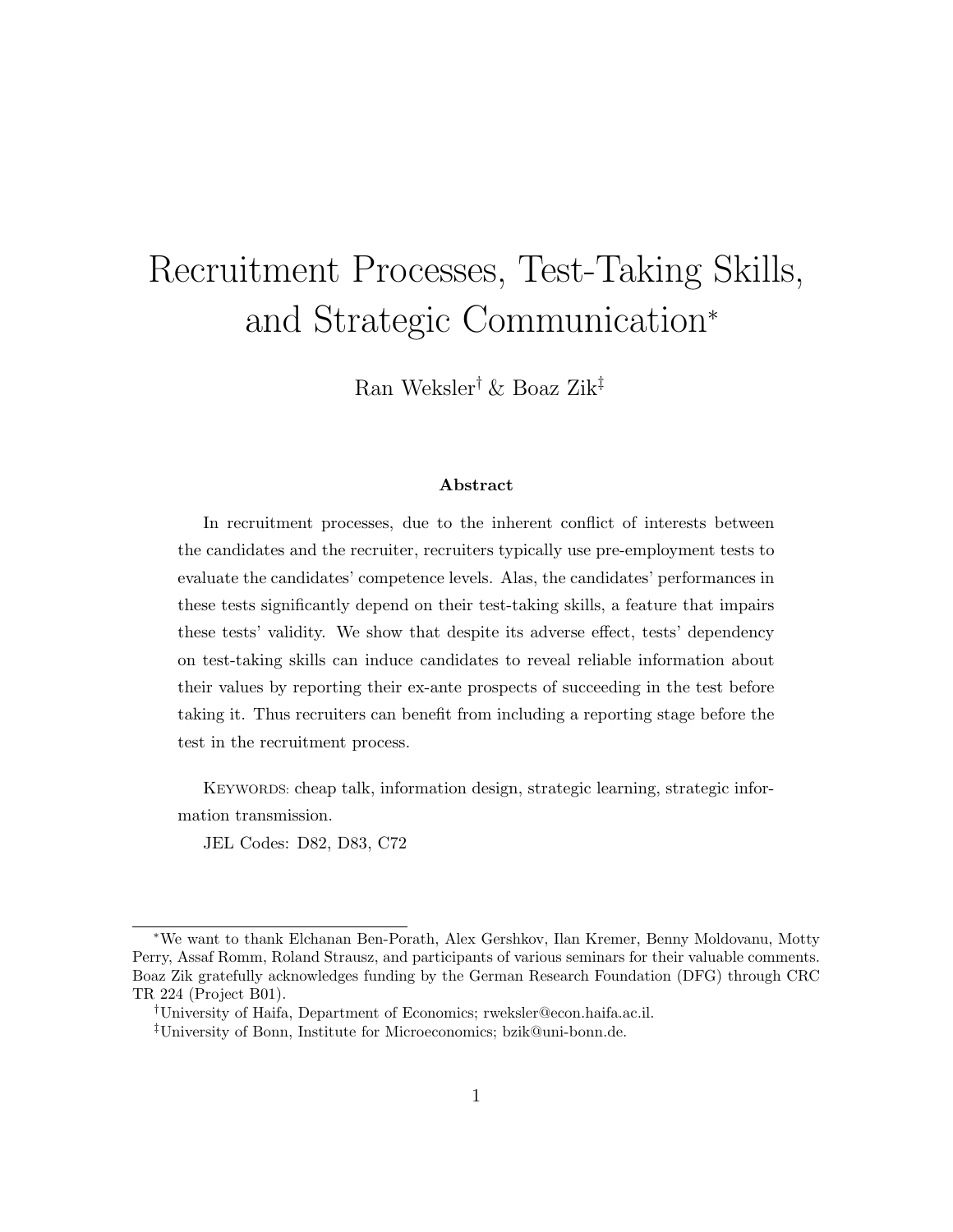# 1 Introduction

Recruitment and placement processes, where an organization aims to hire candidates for vacant positions, are of great economic importance.<sup>1</sup> The main goal of the recruitment process is to supply the hiring manager with as much information as possible about the candidates to make better employment decisions.<sup>2</sup> Clearly, the task of extracting information from a candidate is not trivial as the objectives of the hiring manager and the candidate are not aligned. Specifically, the candidate aims at maximizing his chances of being hired and getting a better placement, while the hiring manager wishes to make the best decision for the organization. In such an environment, it is well established that if the only way in which the manager tries to obtain information from the candidate is via unverifiable, non-costly messages, i.e., cheap talk, then the manager cannot extract credible information from the candidate.<sup>3</sup>

As part of their effort to gain information about candidates, managers tend to conduct a pre-employment test in the recruitment process.<sup>4</sup> Typically, the candidate's prospect of succeeding in the test depends not only on skills related to the position but also on test-taking skills, i.e., skills that allow an examinee to undertake any testtaking situation appropriately, e.g., the level of test anxiety.<sup>5,6</sup> The inherent dependency

 $4$ According to surveys by the *American Management Association* (AMA), 70 percent of employers use pre-employment tests as part of their recruitment process.

<sup>1</sup>According to Statista, the staffing and recruiting industry market size in the United States in 2019 was 151.8 billion dollars.

<sup>2</sup>According to a survey by Harris Poll, in 2017, companies lost on making a bad hire an average of 14,900 dollars and on losing a good hire 29,600 dollars. Additionally, 74 percent of employers reported they hired the wrong person for a position.

<sup>&</sup>lt;sup>3</sup>Assume by contradiction that there is an influential equilibrium, i.e., an equilibrium in which the manager develops different expected beliefs about the candidate's value for different messages of the candidate. Since the candidate's payoff is increasing in the manager's expected belief, he will always send the message that corresponds to the highest expected belief of the manager irrespective of the true value. Therefore, the manager's beliefs are inconsistent with the candidate's strategy, in contradiction to the equilibrium requirement.

<sup>&</sup>lt;sup>5</sup>The *American Test Anxiety Association* reported that about 35 percent of students suffer from high or moderately-high test anxiety.

 ${}^{6}$ Test-taking skills also refer to the ability to effectively implement test-taking strategies, e.g., to manage time efficiently, to survey all questions before responding, to solve easy questions first, to check and review answers.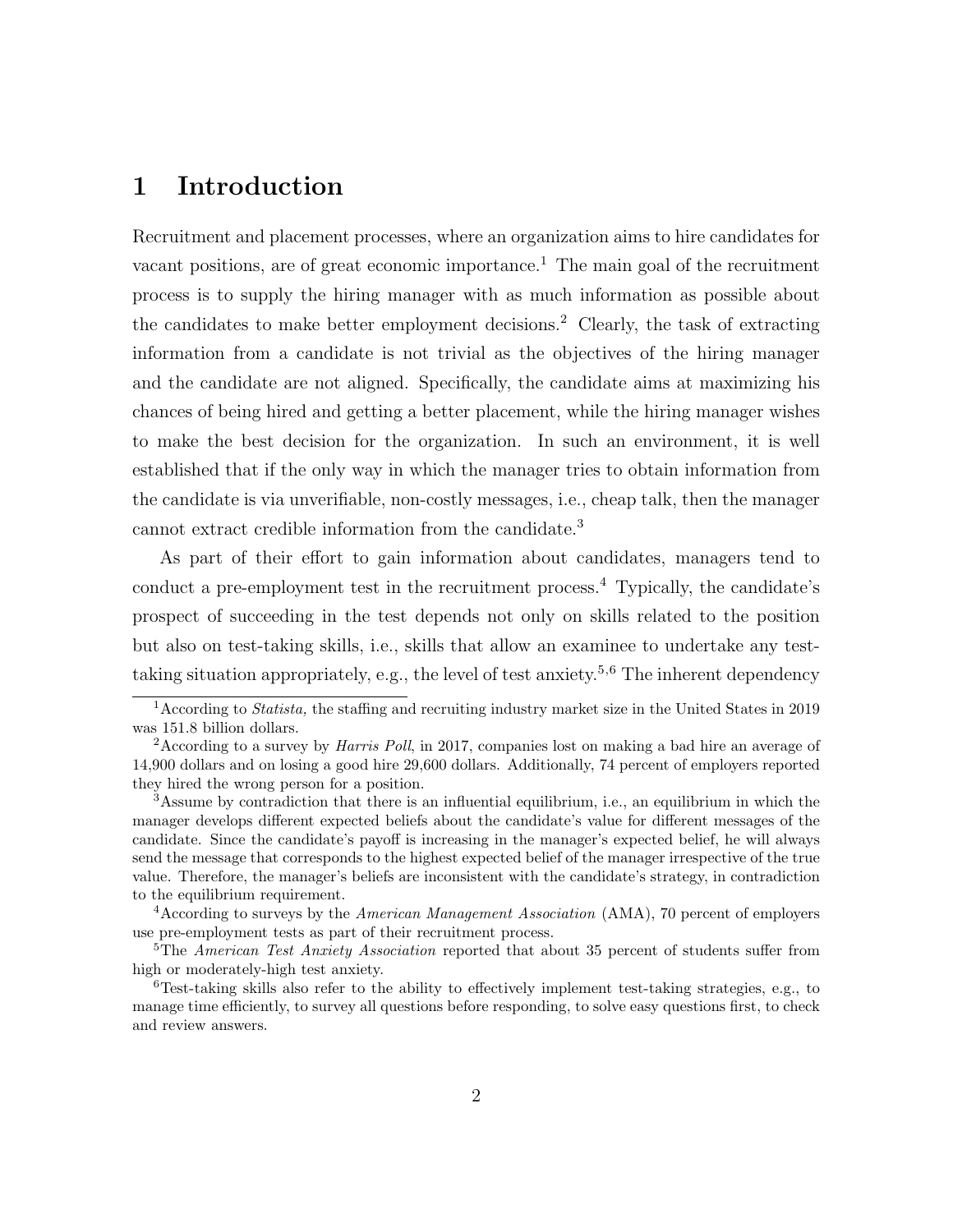of the test on the candidate's test-taking skills tends to impair the test's validity, i.e., the extent to which the test's scores reflect the candidate's competence for the specific position (henceforth the candidate's value).<sup>7</sup>

In this paper, we show that despite its abovementioned adverse effect, tests' inherent dependency on test-taking skills may also contribute to the manager's ability to obtain information in the recruitment process by facilitating a channel for meaningful (cheap talk) communication between the candidate and the manager. Specifically, we show that even though the candidate is completely biased, he may report credible information about his prospects of succeeding in the test before he approaches it. These reports enable a better interpretation of the candidate's test results. They also convey direct information about the candidate's value.

The paper's findings have two implications for the design of recruitment processes. The first is that the recruitment process should include a stage, which occurs before the pre-employment test, in which the candidate reports information about his chances of succeeding in the test. The second is that if the recruitment process includes such a reporting stage, then the manager may prefer to conduct a test whose dependency on test-taking skills is significant even though such a test is intrinsically less informative because it induces the candidate to reveal credible information in the reporting stage.

We consider the following model of a recruitment process. A candidate, who is either high or low on each of two attributes – value and test-taking skill, and a manager, whose optimal action depends only on the candidate's value, engage in the following recruitment process. In the first stage, the manager chooses a binary test – a mapping from the candidate's types to a distribution over the grades success or failure, whose success probability increases in each of the candidate's attributes, from a set of feasible tests. In the second stage, the candidate reports his cheap talk message. In the third stage, the test's result is realized, and the manager chooses an action that is a best

<sup>7</sup>There is a vast literature in education and psychology that deals with test-taking skills and tests validity, see, e.g., Naylor (1997), Sternberg (1998), Cohen (2006), Dodeen (2008), Wu and Stone (2016), and Stenlund et al. (2018). This literature provides evidence that examinees' test-taking skills significantly affect their performance in tests and thus adversely affect the tests' validity. For example, Hembree (1988) shows that highly anxious students score about 12 percentile points below their low-anxiety peers.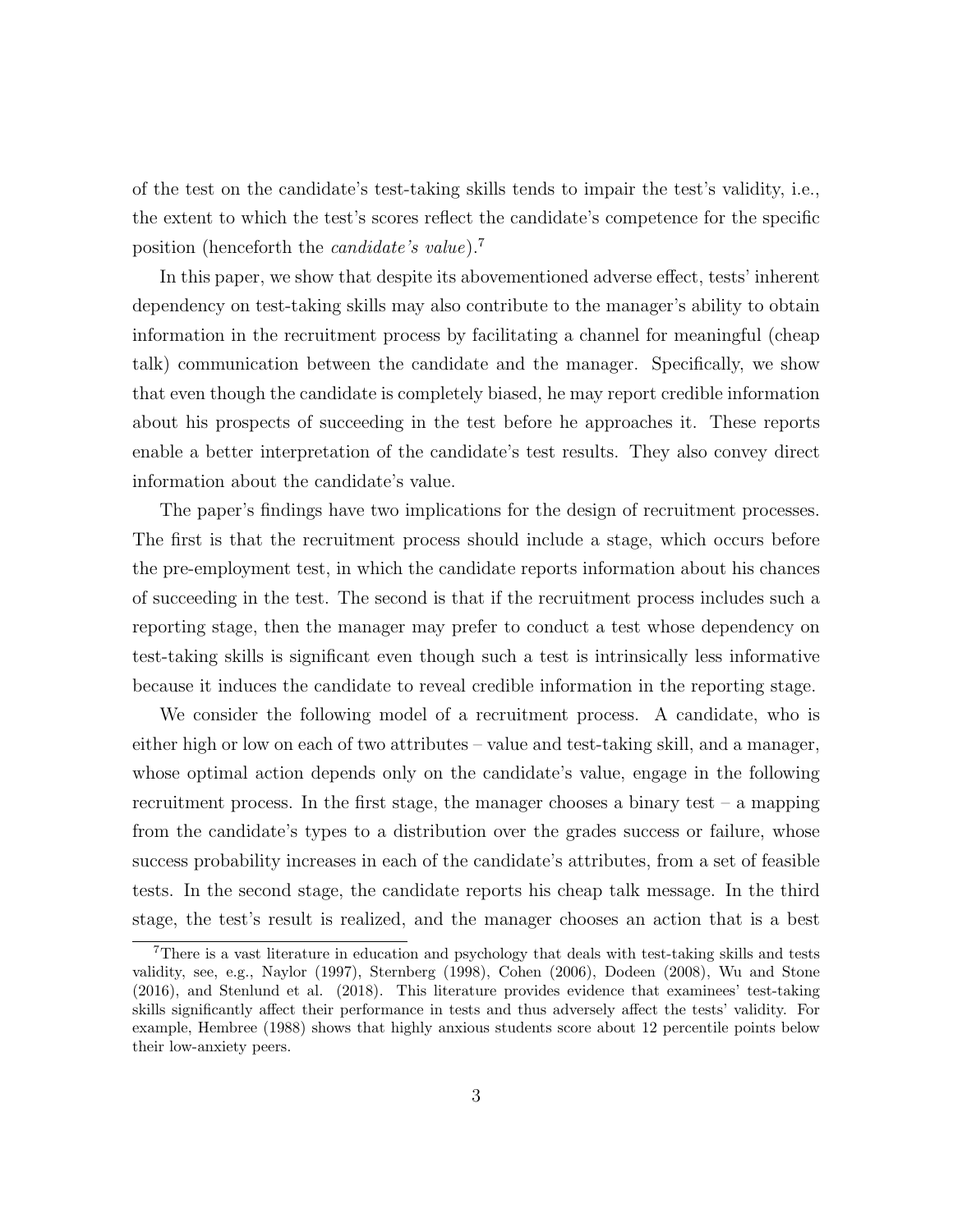reply given her information.<sup>8</sup> In this environment, any test that the manager chooses induces a subgame in which the candidate communicates with the manager via cheap talk messages.

At the beginning of our analysis, we show that a necessary condition for an influential equilibrium to exist in the subgame that a test induces is that the test depends sufficiently on the candidate's test-taking skill.<sup>9</sup> We then present an additional condition that requires that the test is more informative about the candidate's value when the candidate's test-taking skill is high. This condition seems to hold in many economic environments. For example, it seems natural that when the candidate does not suffer from test anxiety, the result of the test would be more indicative of his value.<sup>10</sup> We show that the fulfillment of both conditions is sufficient for the test to induce an influential equilibrium.

Next, we study how inserting the reporting stage to the recruitment process affects the manager's preference relation over tests. Specifically, we analyze the tension that arises when the test's dependency on the test-taking skill increases, between the test's intrinsic informativeness level and its ability to induce meaningful reporting from the candidate.<sup>11</sup> When the test becomes more dependent on the test-taking skill its intrinsic informativeness level decreases. However, the dependency of the test on the candidate's test-taking skill may have a positive effect on the manager, as it can promote meaningful information transmission in the reporting stage. We show that the latter effect may lead the manager to prefer a test that is more dependent on the candidate's test-taking skill even though it is intrinsically less informative.

<sup>&</sup>lt;sup>8</sup>In this environment, the manager cannot incentivize the candidate to report truthful information by conditioning the properties of the test on the candidate's messages as in Egorov and Carroll (2019). Additionally, since the manager cannot commit to her action she cannot punish the candidate if his message is inconsistent with the test's result, as in the costly verification literature, see, e.g., Ben-Porath, Dekel, and Lipman (2014).

 $9<sup>9</sup>$ An equilibrium is *influential* if there exist two different messages of the candidate and a grade of the test which induce different manager's beliefs (see Definition 3).

<sup>10</sup>An example of the opposite case is a candidate with a very good short-term memory. Such a candidate would tend to succeed in most tests regardless of how knowledgeable he is in the relevant material.

 $11$ In Section 2, where we present the setup, we give a precise definition of what it means for a test to be more informative than another test in our framework.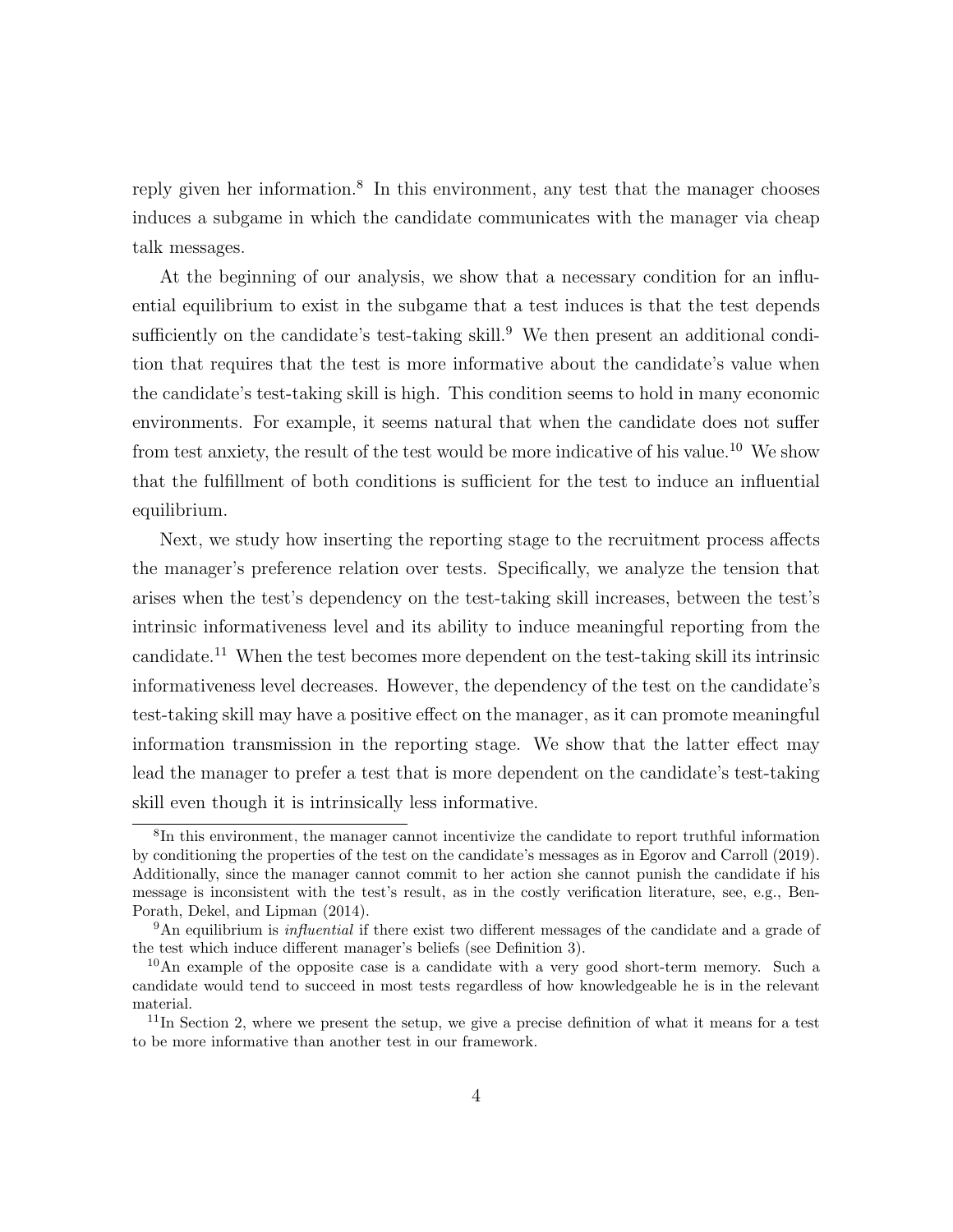Intuitively, the mechanism that enables the sorting of the candidate's types is the following. In an influential equilibrium, types with low (high) prospects of succeeding in the test pool in a message that associates them with a lower (higher) expected value and a lower (higher) expected test-taking skill. The types that report the low message benefit from a lenient interpretation of the test results, as the manager knows that their low test-taking skill impairs their performance in the test. This lenient interpretation compensates them for the initial low belief associated with their message. The types that report the high message face a more strict interpretation of their test results, as the manager realizes that their high test-taking skill enhances their performance in the test. However, the higher belief associated with their message makes up for the strict inference of their test's results.

In the main model, we assume that the candidate's value and his test-taking skill are independent. In this case, the lower expected belief associated with the low message is obtained endogenously in equilibrium as the low message is sent by both types whose test-taking skill is low and also, with some probability, by the type which has a low value and a high test-taking skill. Alternatively, if there is a positive correlation between the test-taking skill and the value, this connection can form exogenously. Specifically, when there is a positive correlation, truthfully revealing a low (high) test-taking skill exogenously associates the candidate with a lower (higher) expected value. We consider the case of correlation in Section 6 and show that a pure equilibrium, in which the candidate truthfully reveals the level of his test-taking skill may arise.

In the main text, we consider a stylized model of a recruitment process. We believe, however, that the economic messages that the paper's results convey are of general interest. In the last part of the paper, we show, by considering several extensions, how the paper's results extend to more general environments.

The rest of the paper is as follows. In the rest of this section, we present the related literature. Section 2, presents the model. Section 3 includes an example. In Section 4, we analyze the existence of influential equilibria. Section 5 discusses the manager's preference relation over tests. Section 6 discusses correlation. Section 7 deals with the robustness of the paper's results. Section 8 concludes. Proofs appear in the Appendix.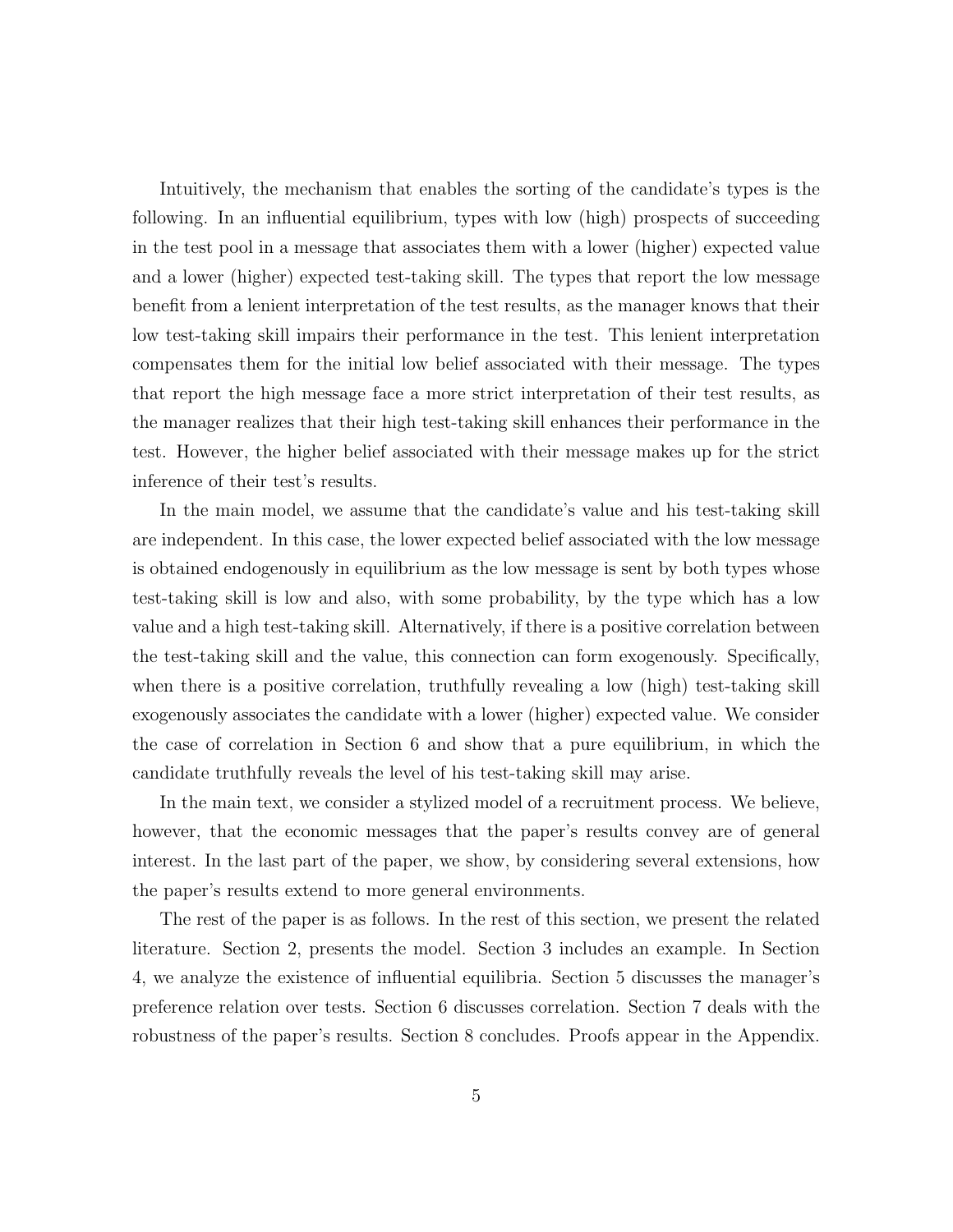### Related Literature

Several other papers in the theoretical information economics literature deal with recruitment processes. Carroll and Egorov (2019) consider a similar environment to ours in the following way: the candidate is initially fully informed about his quality, and the manager can commit to a partially informative test but not to her action. However, they differ from us by considering an environment where the cheap talk phase occurs before the manager chooses her test. Therefore, the manager can commit to a verification policy that conditions the chosen test on the candidate's messages. They characterize conditions that guarantee the existence of a verification policy that enables full learning by the manager. Moran and Morgan (2003) consider environments where candidates incur a cost for misrepresenting their true quality and show a unique symmetric equilibrium in which the most qualified candidate is hired. In this equilibrium, each candidate misrepresents his quality, a candidate's strategy increases in his type, and the manager hires the candidate who reports the highest quality.

Our paper joins other papers that deal with information design problems in senderreceiver environments. Krähmer (2021) considers the following sender-receiver environment: a state-independent sender and a receiver are initially uninformed about the state; the receiver can commit to a lottery over the possible tests; the receiver observes the result of the lottery, i.e., the realized test, but not its realized grade; the sender observes the test's realized grade but not the realized test. Krähmer characterizes a condition on the sender's payoff function that is necessary and sufficient for a receiver to design a lottery over tests under which the receiver obtains full information in equilibrium.<sup>12</sup> Jain (2018) studies a Bayesian persuasion problem of a state-dependent sender where the sender's signal and its realization are publicly observed before the cheap talk phase. She shows that some beliefs facilitate effective cheap talk communication as they induce alignment between the sender's and the receiver's preferences and analyze the implications of cheap talk on the optimal signal that the sender chooses.

 $12$ In this case, the sender observes the state in an encrypted form but does not observe the encryption code. The receiver observes the encryption code but not the encrypted state. Watson (1994) considers a similar environment where the receiver has no control over the design of the encryption code.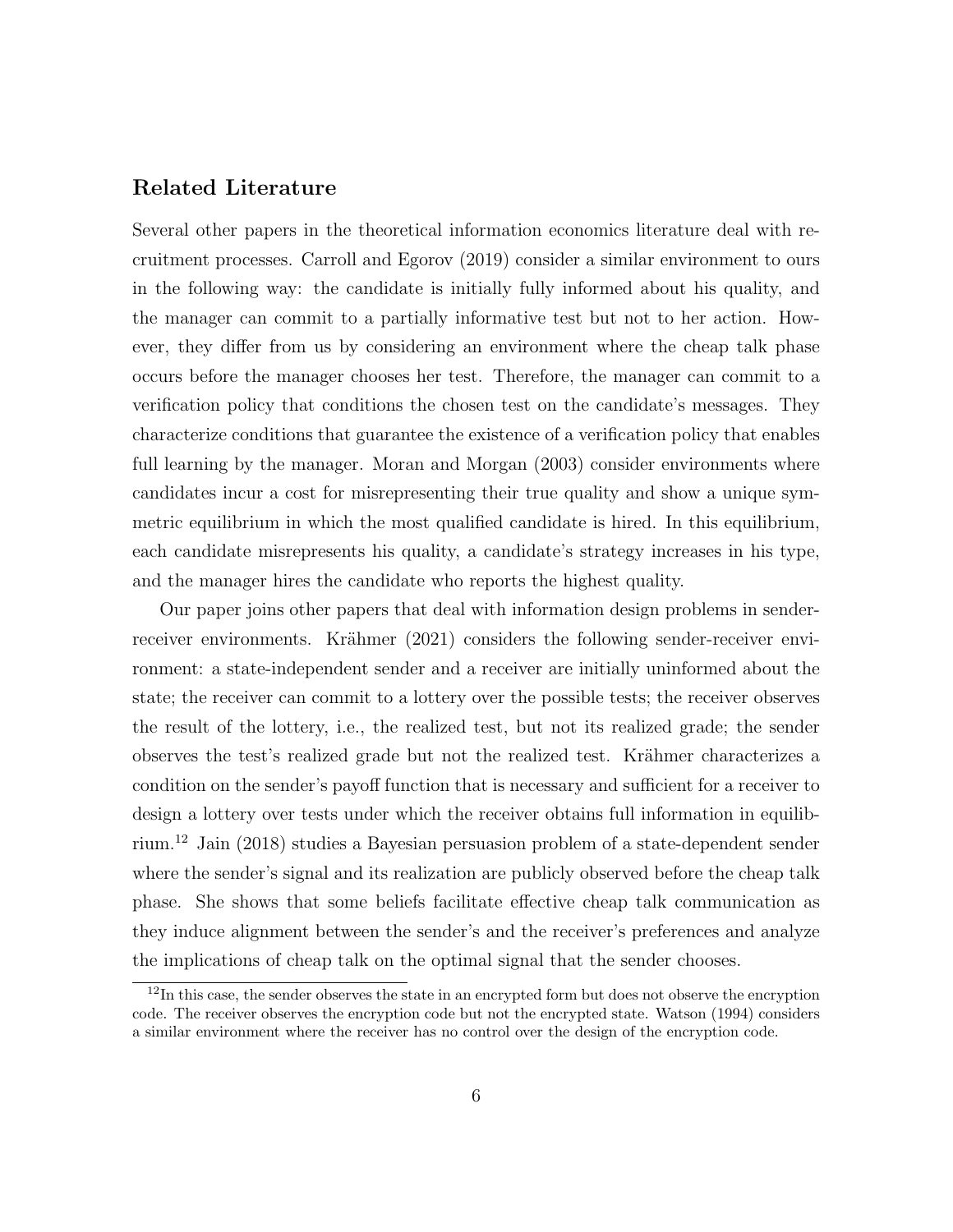Other papers study the possibility of influential cheap talk equilibria in environments where the sender's payoff function is state-independent and where the receiver is uninformed and their effect on the ex-ante expected payoff of the sender. Chakraborty and Harbaugh (2010) consider environments with a multidimensional state. The receiver's action is also multidimensional and equals the vector of means of the various dimensions given her belief. They show that influential cheap talk equilibria exist. In these equilibria, the type of communication is comparative, i.e., the sender admits to being low in some dimensions and higher in others. The different messages correspond to beliefs whose vectors of means are not monotonically ordered, and the sender is indifferent between these messages. The sender benefits from influential cheap talk equilibria if his payoff function is quasi-convex in the receiver's action. Lipnowski and Ravid (2020) use an abstract belief-based approach to study the above questions and provide characterizations of when influential equilibria exist and when the sender benefits from these equilibria. In the environment we consider, where the receiver's action is unidimensional and increasing in her belief's mean about a unidimensional statistic and where the sender's payoff is increasing in the receiver's action, influential cheap talk equilibria do not exist if the receiver is uninformed about the state.<sup>13</sup> Moreover, in the influential cheap talk equilibria that we identify when the receiver is partially informed, the type of communication is not comparative but vertical, e.g., low sender's types admit to having low expected values. That is, the equilibrium messages are strictly monotonically ordered in terms of the means of the beliefs they correspond to.

Our paper also connects to papers that consider a receiver's learning problem in strategic communication environments different than cheap talk and show that the receiver may prefer to coarse her information to induce a more informative sender's equilibrium strategy. Weksler and Zik (2021) consider a signaling environment where the sender's signaling costs are state-independent and show that the receiver's preference relation over tests does not comply with Blackwell's (1951) partial order. Ball (2021) and Whitmeyer (2021) study the problem of choosing a scoring rule in a signal-

<sup>13</sup>See footnote 3 for an explanation of why influential equilibria do not exist in our model if the receiver is uninformed.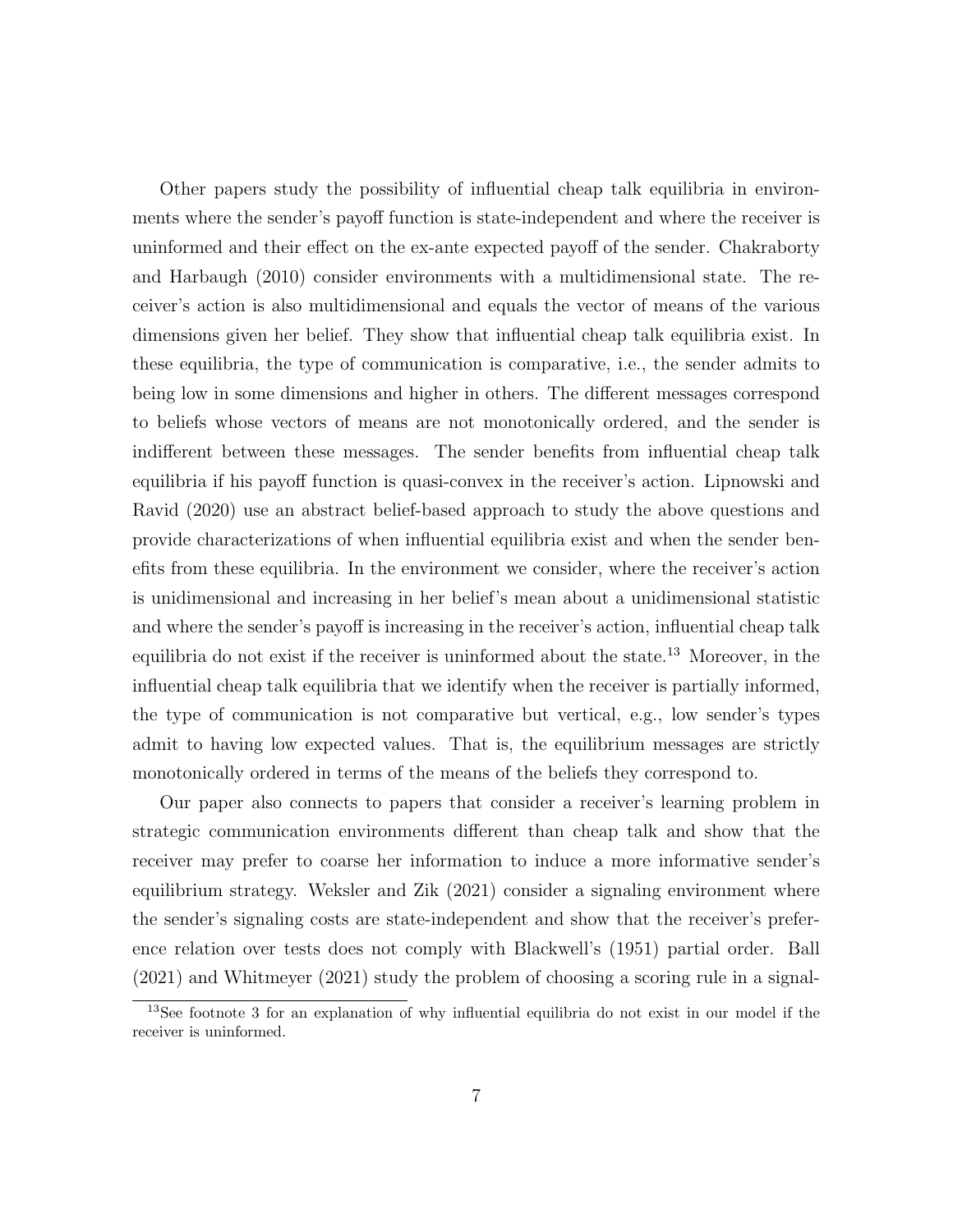ing environment à la Frankel and Kartik (2019) and find, among other results, that a less informative scoring rule may induce a more informative equilibrium. Rosar (2017) and Harbaugh and Rasmusen (2018) both study, in different environments, a receiver's optimal test choice where the sender can decide whether to participate in the test and find that the manager's optimal test uses coarse grading to increase participation.

# 2 Model and Preliminary Analysis

### 2.1 The Environment

There is a manager (she) and a candidate (he). The candidate has two independent attributes, each can be either low or high. The first attribute, which we denote by X, corresponds to the candidate's test-taking skill. The second attribute, which we denote by  $Y$ , corresponds to the candidate's value. We denote the state space by  $\Omega = X \times Y = \{0,1\}^2$  with a generic element  $\omega = (x, y)$ . The recruitment process is described by the following sequential game, which has four periods. At period 0, nature draws the state according to the prior distribution  $\mu^0 \in \Delta\Omega$ . The candidate observes the state while the manager does not. At period 1, the manager chooses a binary test  $\pi : \Omega \to \Delta G$  where  $G = \{s, f\}$ , which correspond to success and failure, from a set of feasible test  $\Pi^F \subseteq \Pi$  and we denote  $p_{\pi}^{\omega} := \pi(s|\omega) \in (0,1)$ . We consider  $\Pi$  to be the set of all binary tests whose probability of success increases in each attribute. At period 2, the candidate observes the manager's test choice and sends a costless message  $m \in M$ , where  $|M| \geq |\Omega|$ , to the manager. The manager observes the candidate's message and develops an interim belief  $\mu^{\pi}(m) \in \Delta\Omega$  about the state. At period 3, a test's grade  $g \in G$  is realized according to the test  $\pi$  and the state  $\omega$ , and is observed by the manager. The manager forms a posterior belief  $\mu^{\pi}(g, m)$  about the state and takes an optimal action, e.g., whether to hire the candidate, what position to place the candidate in, or which salary to assign to the candidate.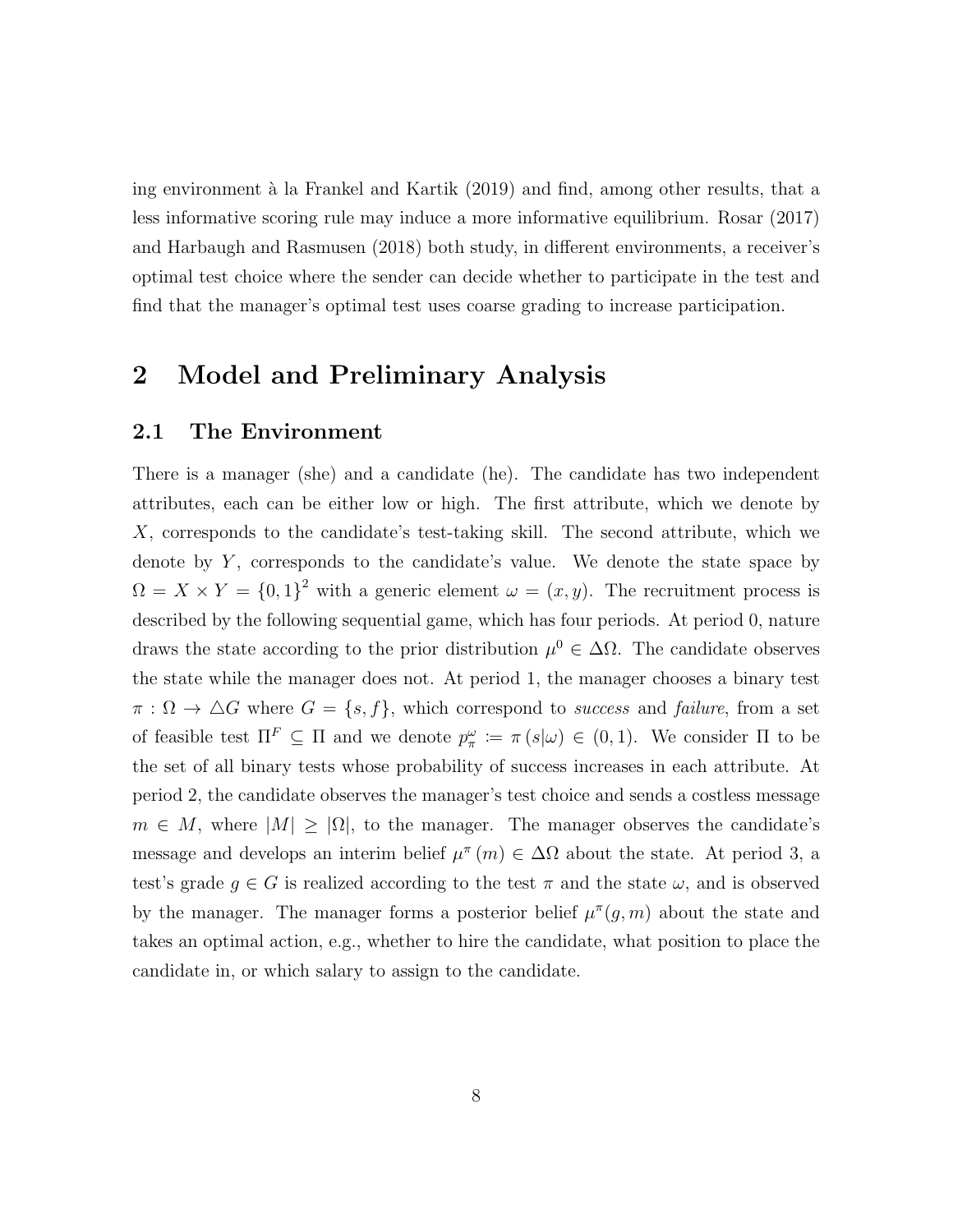### 2.2 Payoffs

Given a belief  $\mu \in \Delta\Omega$  we denote the marginal belief of  $K \in \{X, Y\}$  by  $\mu_K \in \Delta\{0, 1\}$ . Since  $K = \{0, 1\}$  for every attribute  $K \in \{X, Y\}$ , we slightly abuse notation and also denote the probability of the event  $K = 1$  given the belief  $\mu$  by  $\mu_K \in (0, 1)$  which is also the mean of attribute K given  $\mu$ .

Since we want our model to encompass managers who take different types of decisions, e.g., hiring, placement, or assigning salaries, we do not explicitly model the action that the manager is taking. Rather, we use a reduced-form approach by assuming that the payoffs of both the candidate and the manager are directly linked to the posterior belief of the manager. The manager's expected payoff given her optimal action conditional on a belief  $\mu \in \Delta\Omega$  is denoted by  $V(\mu)$ . We assume that the manager's payoff from her action depends only on the candidate's value, Y, i.e., V depends only on  $\mu_Y$ . We assume that  $V(\mu_Y)$  is a strictly convex function of  $\mu_Y$ . This assumption captures the property that the manager strictly benefits from learning about the candidate's value, as the manager's expected payoff strictly increases from any additional information about  $Y$  if and only if  $V$  is strictly convex. The candidate wants the manager's beliefs about his value to be as high as possible independently of the state. Specifically, we assume that the candidate's payoff from a manager's belief  $\mu$ , is equal to  $\mu_Y$ . We refer to  $\mu_Y$  as the expected value given  $\mu$ .

#### 2.3 Equilibrium

In our model, every test  $\pi \in \Pi^F$  induces a cheap talk subgame. Our solution concept for this subgame is perfect Bayesian equilibrium which consists of a strategy for the candidate, a profile interim beliefs of the manager, and a profile of posterior beliefs of the manager.

**Definition 1.** A *strategy for the candidate* is a mapping  $\sigma_{\pi} : \Omega \to \Delta M$  that assigns to each candidate's type  $\omega \in \Omega$  a probability distribution over the possible messages.

Given a strategy  $\sigma_{\pi}$ . We denote by  $\sigma_{\pi}(m|\omega)$  the probability that type  $\omega$  sends the message m according to strategy  $\sigma_{\pi}(\cdot)$ , by  $\sigma_{\pi}^{-1}(m)$  the set of types for which  $\sigma_{\pi}(m|\omega)$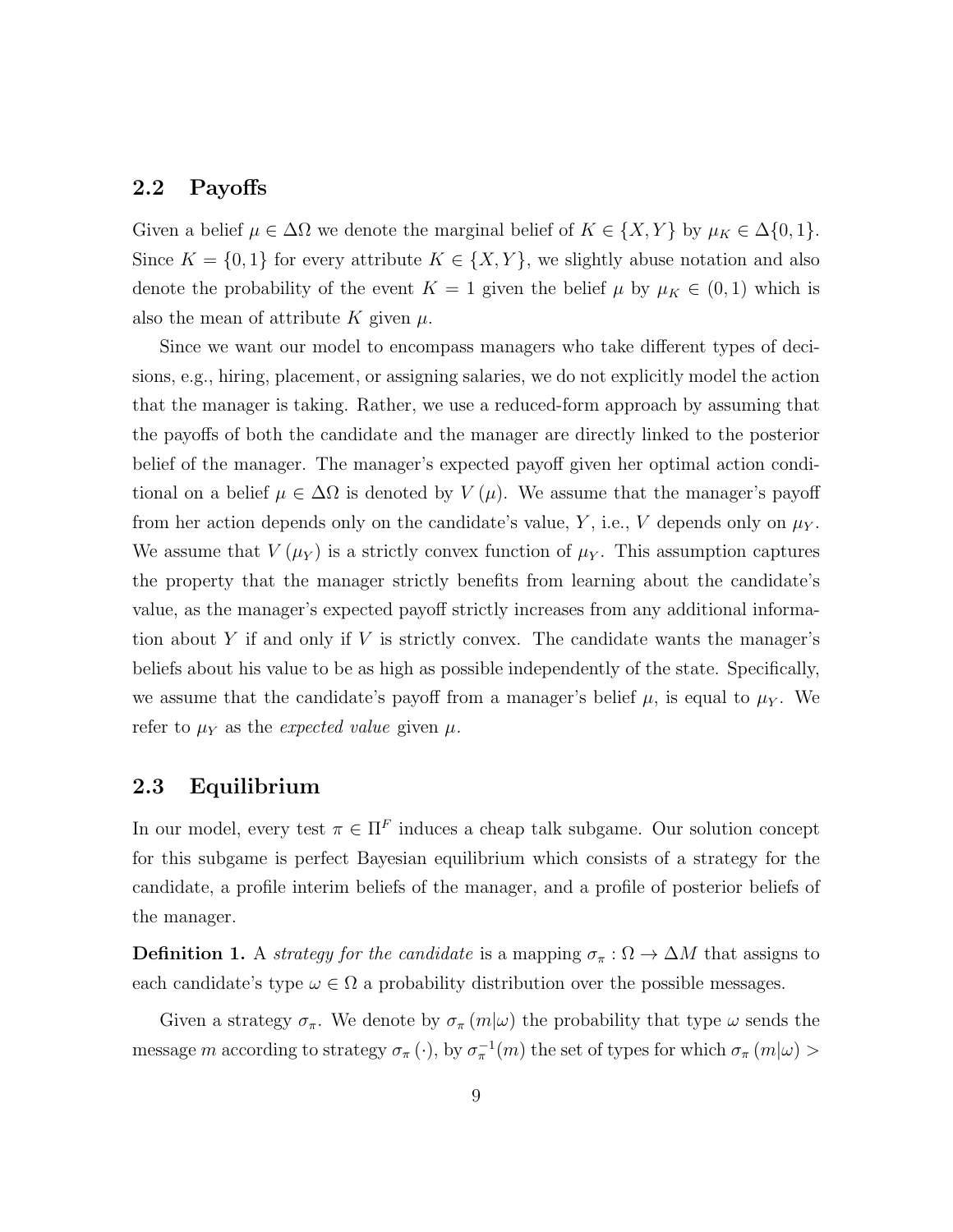0, and by supp  $(\sigma^*(\pi))$  the set of all messages  $m \in M$  for which there is  $\omega \in \Omega$  such that  $\sigma_{\pi}(m|\omega) > 0$ .

**Definition 2.** We say that a strategy  $\sigma^*_{\pi}(\cdot)$ , a profile of interim beliefs  $(\mu^{\pi}(m))_{m\in M}$ , and a profile of posterior beliefs  $(\mu^{\pi}(g, m))_{g \in G, m \in M}$  form an *equilibrium* if and only if the following conditions hold:

- 1. If  $m \in \text{supp}(\sigma^*(\pi))$ , then the manager's interim belief  $\mu^{\pi}(m)$  is obtained from her prior belief  $\mu^0$  using Bayes' rule.
- 2. Given  $g \in G$ , if  $m \in \text{supp}(\sigma^*(\pi))$ , then the manager's posterior belief  $\mu^{\pi}(g, m)$  is obtained from her interim belief  $\mu^{\pi}(m)$  using Bayes' rule.
- 3. For every  $\omega \in \Omega$ , if  $\sigma_{\pi}(m|\omega) > 0$ , then

$$
m \in \underset{m' \in M}{\arg \max} p_{\pi}^{\omega} \cdot \mu_{Y}^{\pi}(s, m') + (1 - p_{\pi}^{\omega}) \cdot \mu_{Y}^{\pi}(f, m')
$$

**Definition 3.** We say that an equilibrium is *influential* if there are at least two messages m and m' in supp  $(\sigma^*(\pi))$  each of them sent with a strictly positive probability, and some  $g \in G$  such that  $\mu^{\pi}(g, m) \neq \mu^{\pi}(g, m')$ . We say that a test  $\pi \in \Pi$  *induces an* influential equilibrium if there exists an influential equilibrium in the subgame that the test  $\pi$  induces.

#### 2.4 Partial Order of Informativeness

We now define a notion of informativeness of a test with respect to the candidate's value. Given a belief  $\mu$  and a test  $\pi \in \Pi$  we denote by  $q^y(\pi, \mu_X)$  the marginal probability of success conditional on  $Y = y$  where  $y \in \{0,1\}$ .<sup>14</sup> We denote by  $\hat{\pi}(\pi,\mu_X) : Y =$  ${0, 1} \rightarrow \Delta \{s, f\}$  the binary test under which the probability of success conditional on the event  $y \in \{0, 1\}$  is equal to  $q^y(\pi, \mu_X)$ .

$$
{}^{14}\text{That is, } q^{0} \left( \pi, \mu \right) = (1 - \mu_X) \cdot p_{\pi}^{(0,0)} + \mu_X \cdot p_{\pi}^{(1,0)} \text{ and } q^{1} \left( \pi, \mu \right) = (1 - \mu_X) \cdot p_{\pi}^{(0,1)} + \mu_X \cdot p_{\pi}^{(1,1)}.
$$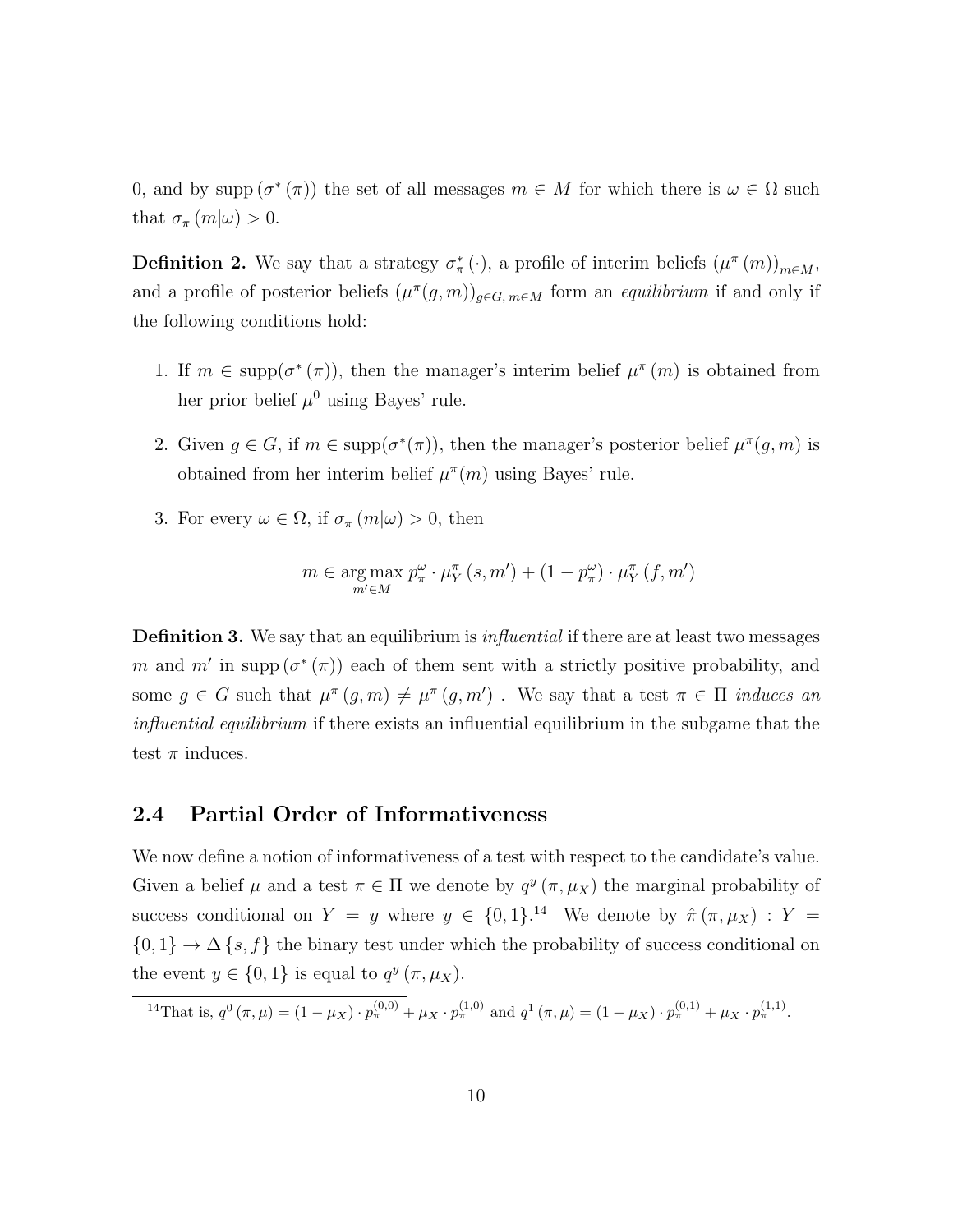**Definition 4.** Consider a prior belief  $\mu^0 \in \Delta\Omega$ . We say that a test  $\pi$  is more informative about the candidate's value than a test  $\pi'$  if and only if the test  $\hat{\pi}(\pi,\mu_X^0)$  Blackwell dominates the test  $\hat{\pi}(\pi', \mu_X^0)$ .

Recall that a test Blackwell dominates another test if and only if any decisionmaker whose optimal action depends on the state prefers the former test to the latter. Therefore, since our model considers a given prior belief, a test  $\pi$  is more informative about the candidate's value than a test  $\pi'$  if and only if any manager that our model considers prefers  $\pi$  to  $\pi'$  in the absence of a cheap talk phase. The following lemma presents a simple condition that implies the ranking of two tests according to their informativeness about the candidate's value.

**Lemma 1.** Let  $\pi$  and  $\pi'$  be two tests in  $\Pi$ . If  $q^0(\pi, \mu_X^0) \leq q^0(\pi', \mu_X^0)$  and  $q^1(\pi, \mu_X^0) \geq$  $q^{1}\left(\pi',\mu_{X}^{0}\right)$  and one of these inequalities holds strictly, then  $\pi$  is more informative about the candidate's value than  $\pi'$ .

The proof of Lemma 1 is as follows. Under the test  $\pi$  the probability of success conditional on the event  $Y = 1$   $(Y = 0)$  is greater (smaller) than under the test  $\pi'$ . Therefore, the expected value of the posterior belief that follows grade  $s(f)$  is larger (smaller) under the test  $\pi$  than under the test  $\pi'$ . Since the expected values of the posterior beliefs average back to the prior belief's expected value and because  $V(\mu_y)$ is strictly convex, the expected payoff of the manager is higher under the test  $\pi$  than under the test  $\pi'$ .

### 3 Example

In this section, we provide an illustration of the paper's results by considering a particular setting of our model. The manager's prior belief is  $\mu^0(\omega) = \frac{1}{4}$  for each  $\omega \in \Omega = \{0,1\}^2$ , her payoff function<sup>15</sup> is  $-\mu_Y(1-\mu_Y)$ , and her set of feasible test,  $\Pi^F$ ,

 $15$ This payoff function is derived from the case where the manager's payoff is the quadratic loss, i.e., her payoff from action a and a state  $(x, y)$  is  $-(y - a)^2$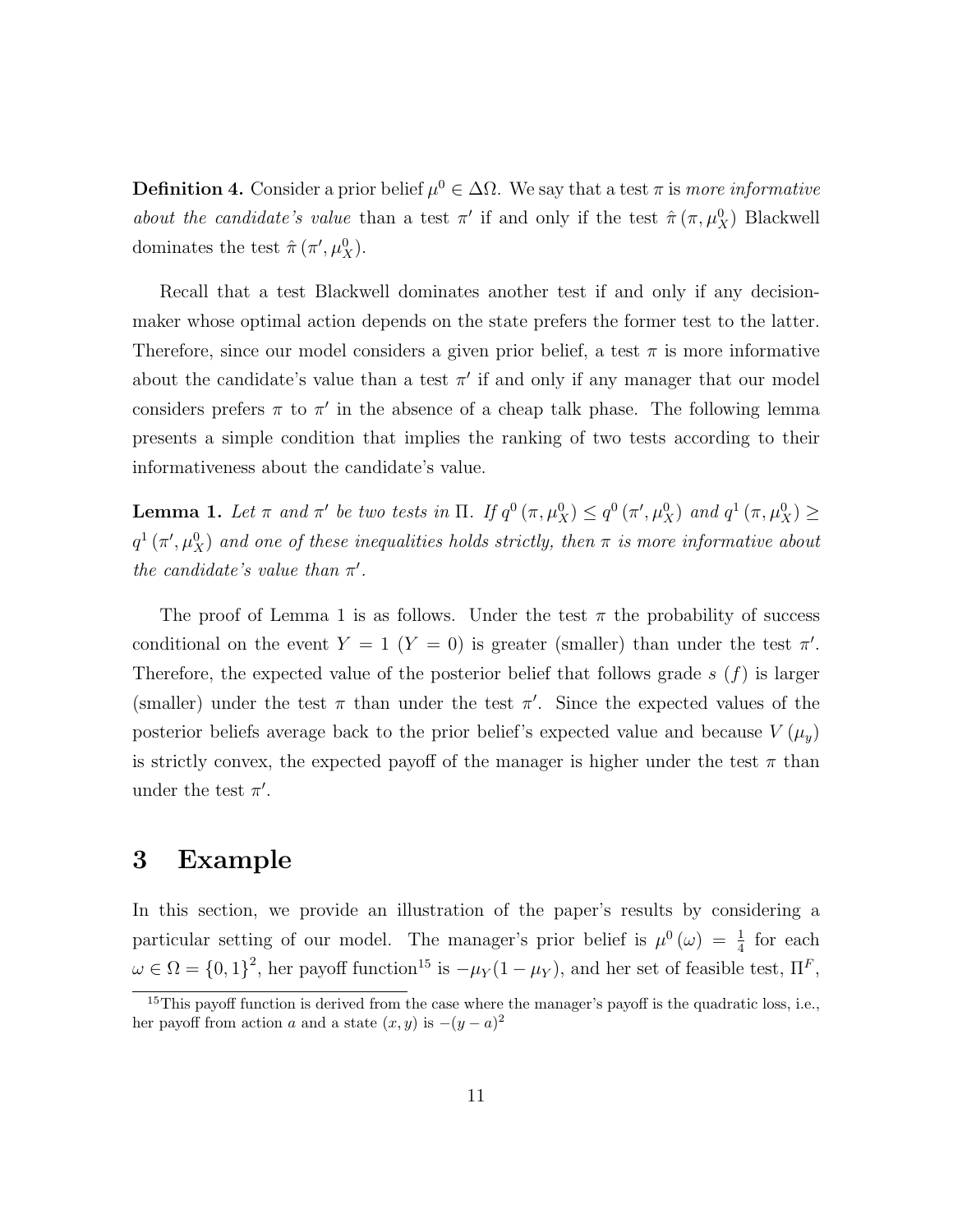includes two tests,  $\pi$  and  $\pi'$ , where,

$$
p_{\pi}^{(0,0)} = 0.01; \ p_{\pi}^{(1,0)} = 0.1; \ p_{\pi}^{(0,1)} = 0.2; \ p_{\pi}^{(1,1)} = 0.99;
$$

and

$$
p_{\pi'}^{(0,0)} = 0.01; \ p_{\pi'}^{(1,0)} = 0.2; \ p_{\pi'}^{(0,1)} = 0.2; \ p_{\pi'}^{(1,1)} = 0.99.
$$

By Lemma 1, the test  $\pi$  is more informative about the candidate's value than  $\pi'$ . Hence, when the manager does not include a reporting stage in the recruitment process, she strictly prefers  $\pi$  to  $\pi'$ . Our results imply that the manager can strictly improve her payoff by including a reporting stage before the test. Moreover, our results show that including a reporting stage would lead the manager to prefer  $\pi'$  over  $\pi$ . The reason is that  $\pi'$  induces an influential equilibrium in the reporting stage, while  $\pi$  does not. The information that the test  $\pi'$  produces by facilitating information transmission in the reporting stage is large enough to compensate for its intrinsic informational inferiority.

#### No influential equilibrium under  $\pi$

We begin by presenting the argument that shows that  $\pi$  does not induce an influential equilibrium. The argument starts with deriving the property that in an influential equilibrium for any two messages, m and m', either max  $\{p_{\pi}^{\omega} | \omega \in \sigma^{-1}(m)\}\leq$  $\min \{ p^{\omega}_{\pi} | \omega \in \sigma^{-1}(m') \}$  or vice versa. That is, the candidate's types are sorted into the equilibrium messages according to their probabilities of success. This property follows from the feature that in an influential equilibrium the difference in the candidate's expected payoff between sending  $m$  and  $m'$ , which is equal to

$$
p_{\pi}^{\omega} \cdot [\mu_Y^{\pi}(s, m) - \mu_Y^{\pi}(s, m') - \mu_Y^{\pi}(f, m) + \mu_Y^{\pi}(f, m')] + \mu_Y^{\pi}(f, m) - \mu_Y^{\pi}(f, m'),
$$

is monotonic in the success probability of his types. Therefore, if some type  $\omega$  prefers m to m', then so does any type  $\omega'$  with  $p_{\pi}^{\omega'} > p_{\pi}^{\omega}$ . Now, under  $\pi$  types with higher values face higher probabilities of success. Therefore, the above property implies that in an influential equilibrium there would necessarily be two messages,  $m$  and  $m'$ , such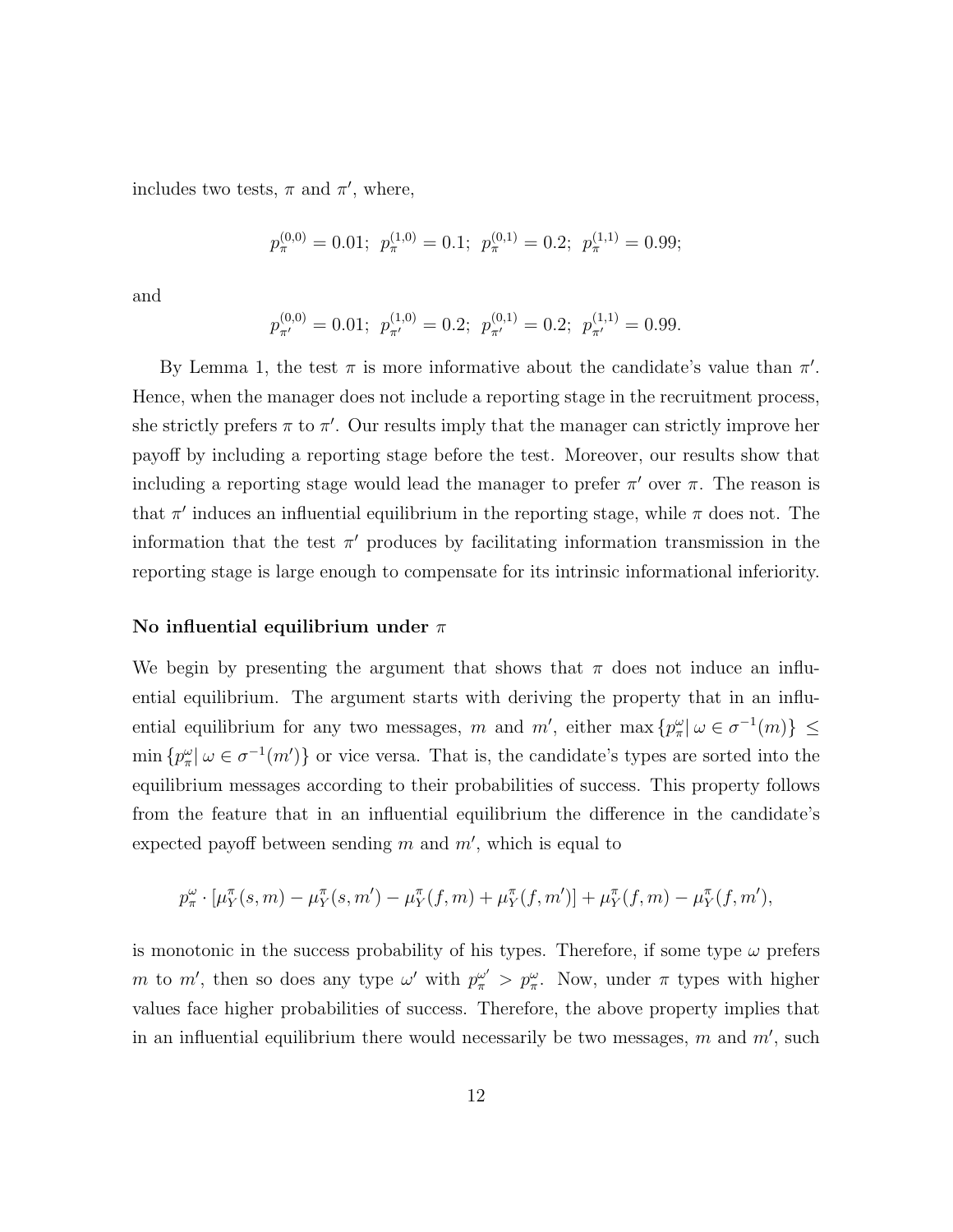that each of the types that send  $m$  would have a higher value than each of the types that send  $m'$ . Therefore, the expected value of each grade's posterior belief would be higher under m than under  $m'$ . Hence, the message  $m'$  cannot be sent in equilibrium.

### The influential equilibrium induced by  $\pi'$

We proceed to present the influential equilibrium that is induced by  $\pi'$ . Consider the following candidate's strategy and the manager's beliefs that correspond to it. There are two messages, l and h, where  $\sigma_{\pi'}^{-1}(l) = \{(0,0), (0,1), (1,0)\}$  and  $\sigma_{\pi'}^{-1}(h) =$  $\{(1,0), (1, 1)\}\$ and  $\sigma_{\pi'}(l|(1, 0)) = b$ ; i.e., type  $(1, 0)$  sends l with probability b and h with probability  $1-b$ . Consider the difference in type  $(1,0)$ 's payoff from sending l and sending  $h$  as a function of its level of mixing  $b$ .

Assume that  $b = 0$ . In this case, under both messages, the expected value unconditional on the test's result is equal to  $\frac{1}{2}$ . Among the types in  $\sigma_{\pi'}^{-1}(l)$ , type  $(0, 1)$  has the highest probability of success, thus, its expected payoff under l is greater than  $\frac{1}{2}$ . Since type  $(1,0)$ 's success probability is weakly greater than that of type  $(0,1)$ , type  $(1,0)$ obtains an expected payoff greater than  $\frac{1}{2}$  under l. Among the types in  $\sigma_{\pi'}^{-1}(h)$ , type  $(1, 0)$  has the lowest probability of success, thus, its expected payoff under h is smaller than  $\frac{1}{2}$ .

Assume that  $b = 1$ . In this case, sending h identifies the candidate with the type  $(1, 1)$ , which has the highest value possible. Therefore, each type gets a higher expected payoff under h than under l, in particular, type  $(1, 0)$ .

We conclude that when  $b = 0$  the difference in type  $(1,0)$ 's payoff from sending l and sending h is greater than 0, and when  $b = 1$ , it is smaller than 0. Since the difference is a continuous function of  $b$ , there exists a level of mixing  $b^*$  such that this difference is equal to 0, at this point, type  $(1,0)$  obtains the same expected payoff from both messages.

We now argue that the candidate's strategy that corresponds to  $b^*$  is an equilibrium. This result relies on the property that the expected value given success (failure) is greater under h (l) than under l (h). This property implies that if type  $(1,0)$  is indifferent between l and h, then every type  $\omega$  with a lower probability of success strictly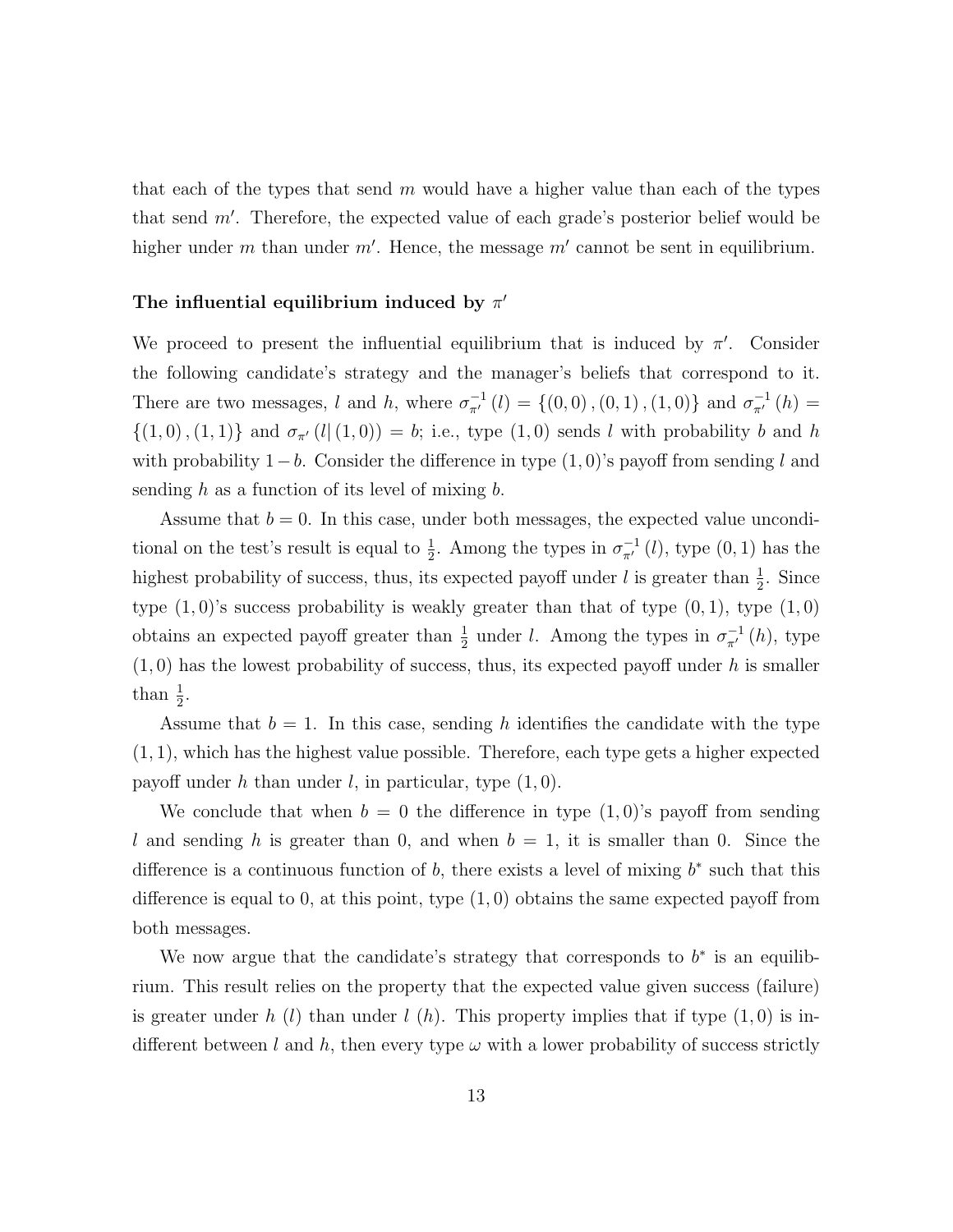prefers l to h and every type  $\omega$  with a higher probability of success strictly prefers h to l. This completes the argument.

The mechanism that enables the sorting in equilibrium relies on a tradeoff between a more positive interpretation of the test's results, associated with the low message, and a higher ex-ante expected value, associated with the high message. In the above example, when the test-taking skill does not affect the candidate's value, this tradeoff arises endogenously as type  $(1,0)$  strictly mixes between the low and the high message, thus reducing the ex-ante expected value of the low message. In Section 6, we consider the case when the candidate's value is positively correlated with the test-taking skill. In such a case, admitting to having a low test-taking skill associates the candidate with a low ex-ante expected value. Hence, the above tradeoff arises even if type (1,0) sends purely the high message. This property facilitates the existence of a pure equilibrium, in which the candidate credibly reveals his level of test-taking skill.

# 4 Information Transmission in the Reporting Stage

In this section, we show that including a reporting stage that takes place before the test in the recruitment process can be strictly beneficial for the manager, as the candidate can transmit credible information by reporting his chances of succeeding in the test. We characterize conditions on the properties of a test that would allow obtaining meaningful information in the reporting stage. We start with the following definition:

**Definition 5.** We say that a test  $\pi \in \Pi$  is *sensitive enough to the test-taking skill* if and only if  $p_{\pi}^{(0,1)} \leq p_{\pi}^{(1,0)}$ .

As we explained in Section 3, given a binary test, types are sorted into messages according to their success probabilities. Hence, a necessary condition for a test to induce an influential equilibrium is that the candidate's probability of success would not be strictly increasing in his types' values and so we obtain the following lemma.

**Lemma 2.** A test  $\pi \in \Pi$  induces an influential equilibrium only if it is sensitive enough to the test-taking skill.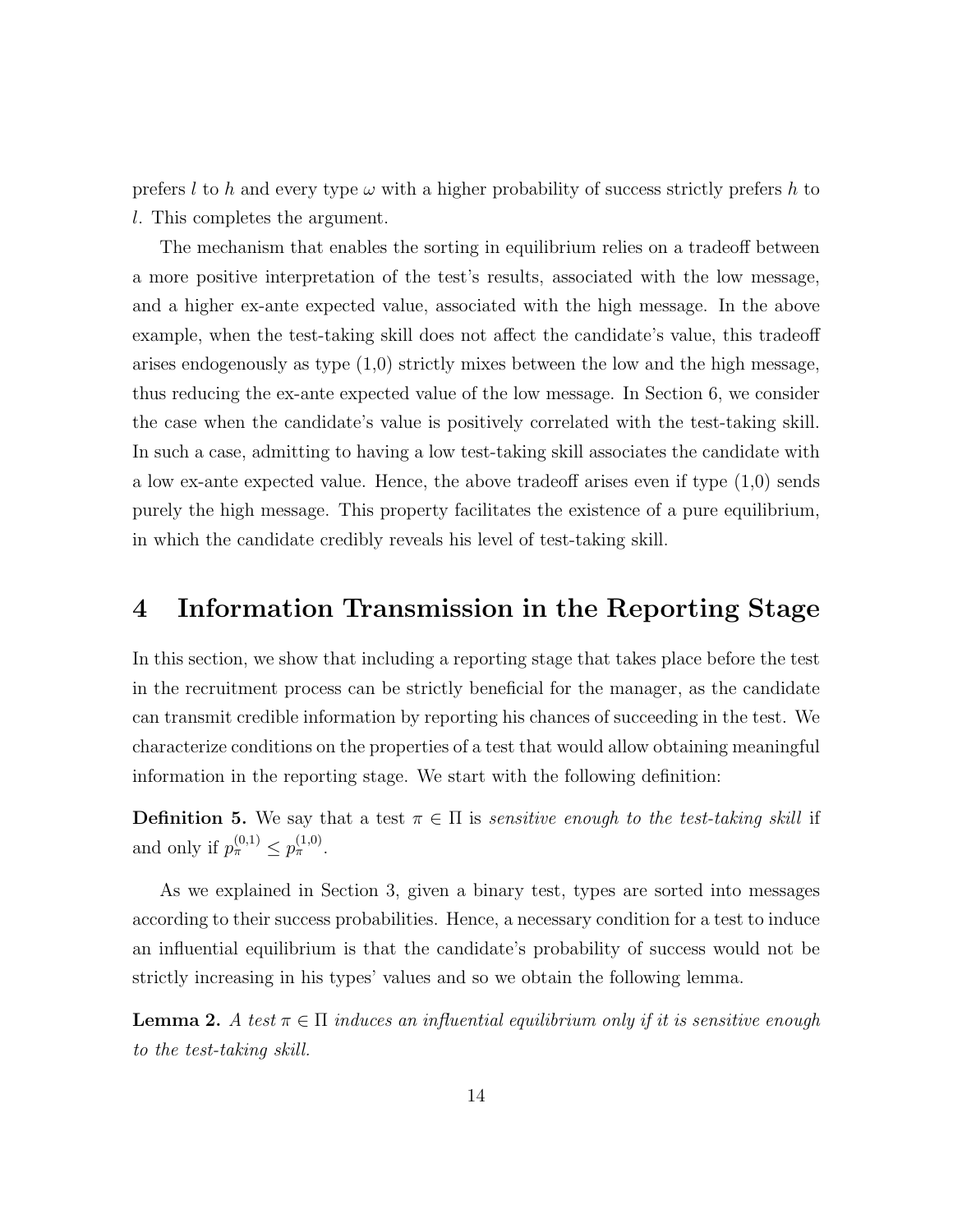Remark 1. The essential requirement of the condition that the test is sensitive enough to the test-taking skill is that type  $(0,1)$ 's grades distribution would not dominate type (1,0)'s grades distribution. In our model, since tests are binary, this requirement also implies that type  $(1,0)$ 's grades distribution weakly dominates type  $(0,1)$ 's grades distribution. However, generally, the condition that type  $(1,0)$ 's grades distribution weakly dominates type  $(0,1)$ 's grades distribution is not necessary for the test to induce an influential equilibrium. Indeed, as we show in Subsection 7.1, a test with more than two grades can induce an influential equilibrium, even if type (1,0)'s grades distribution does not first-order stochastically dominate type (0,1)'s grades distribution.

We now move to characterize a sufficient condition for a test to induce an influential equilibrium.

**Definition 6.** Consider a test  $\pi \in \Pi$ . We say that the *informativeness of test*  $\pi$  *about* the candidate's value is increasing in the test-taking skill if and only if the test  $\hat{\pi}(\pi,1)$ Blackwell dominates the test  $\hat{\pi}(\pi,0)$ .

In many environments, it is natural to assume that the above condition holds, i.e., that having a high test-taking skill enables better identification of the candidate's value. For example, when the test-taking skill is test anxiety, a test provides better information about a candidate's value when the candidate does not suffer from test anxiety. The following proposition presents a sufficient condition for a test to induce an influential equilibrium.

**Proposition 1.** If a test  $\pi \in \Pi$  is sensitive enough to the test-taking skill and its informativeness about the candidate's value is increasing in the test-taking skill, then it induces an influential equilibrium.

The argument of the proposition is as follows. Given that the test is sensitive enough to the test-taking skill, we can apply the same construction that we presented in Section 3 to find a strategy for the candidate with two messages, low and high, where types  $(0,0)$  and  $(0,1)$  send the low message, type  $(1,1)$  sends the high message and type  $(1,0)$  is strictly mixing between the messages, such that when the manager's beliefs are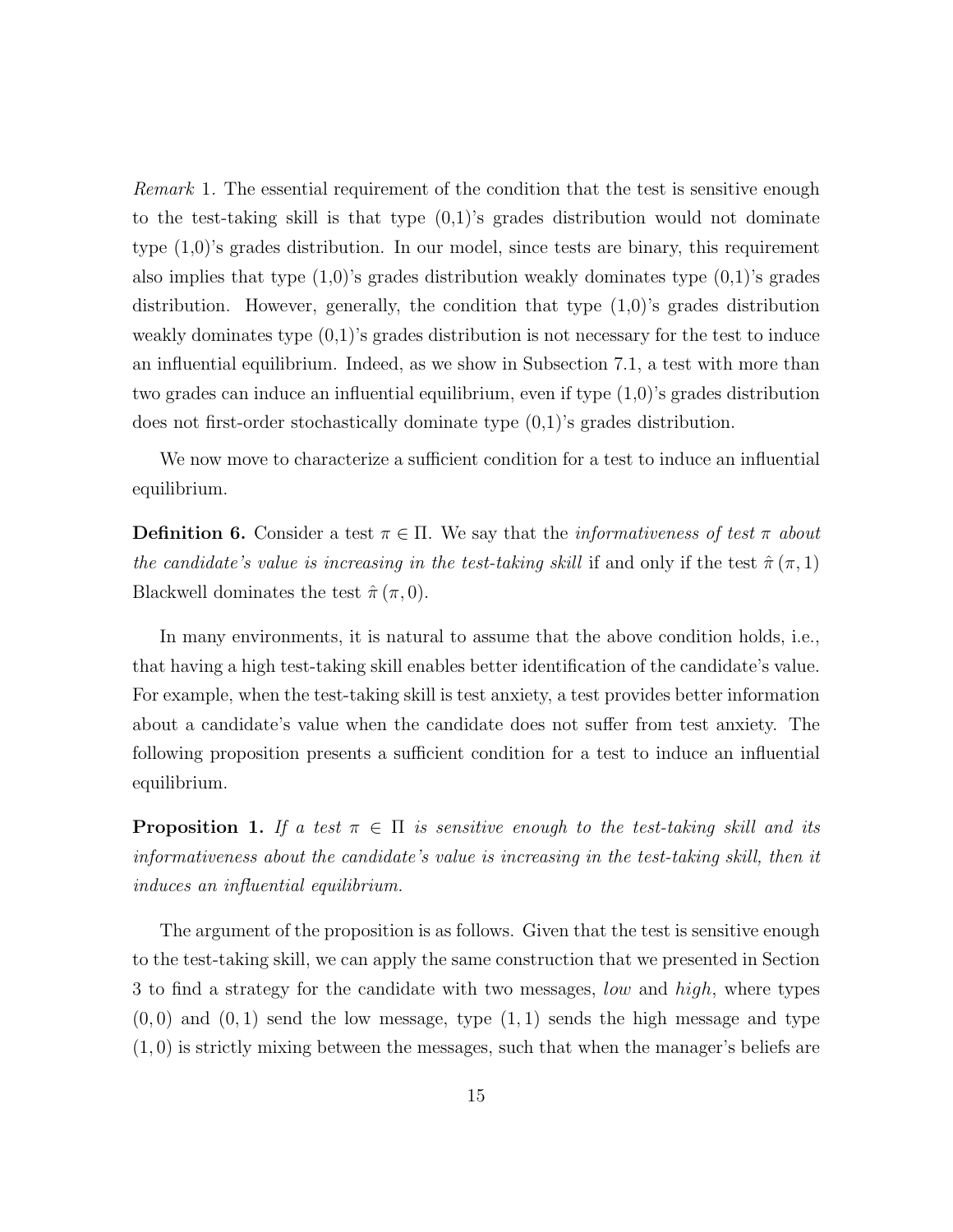derived from this strategy via Bayes' rule, type (1, 0) is indifferent between these two messages.

For this strategy and beliefs to consist an equilibrium, type  $(1, 1)$  needs to prefer the high message and types  $(0,0)$  and  $(0,1)$  need to prefer the low message, i.e., the difference between the candidate's expected payoffs under the high and the low message should be increasing in his probability of success. A necessary and sufficient condition for this to occur is that the difference between the expected values of the posterior beliefs that follow the test's grades would be greater under the high message than under the low message. In the proof, we show that the property that the test's informativeness about the candidate's value increases in the test-taking skill guarantees this condition.<sup>16</sup>

## 5 Manager's Preference Relation over Tests

In the previous section, we showed that including a reporting stage in the recruitment process can be strictly beneficial for the manager. In this section, we study how this reporting stage alters the manager's preferences over tests. Since the manager designs the recruitment process, we assume that she can select the equilibrium in the subgame that the test induces; i.e., we assume that if there are several equilibria in the subgame that a test induces, then the chosen equilibrium is the one that maximizes the manager's payoff.<sup>17</sup> Given this selection criterion, we identify each test  $\pi \in \Pi$  with its corresponding effective signal, i.e., the signal that incorporates the information that arises from both the cheap talk channel and the test. We also denote by  $U(\pi)$  the

<sup>&</sup>lt;sup>16</sup>In our model, we abstract from moral hazard considerations of the candidate, e.g., the candidate may choose to fail the test on purpose if it is strategically appropriate.. Accounting for moral hazard may rule out equilibria where, under some message, the expected value of the posterior belief given failure is higher than the expected value of the posterior belief given success. To rule out these equilibria, we can add another condition to the conditions of Proposition 1. For example, that  $p_{\pi}^{(0,1)} \geq$  $q^{0}(\pi,\mu_{X})$ . All the results of section 5 hold even in a model that allows for moral hazard, as they rely on the existence of an influential equilibrium in which the expected value of the posterior belief given success is greater than the expected value of the posterior belief given failure for each of the equilibrium messages.

<sup>&</sup>lt;sup>17</sup>This assumption is standard in the mechanism design literature, where the concept of implementation basically assumes that, given a mechanism, the equilibrium that is played is selected by the designer.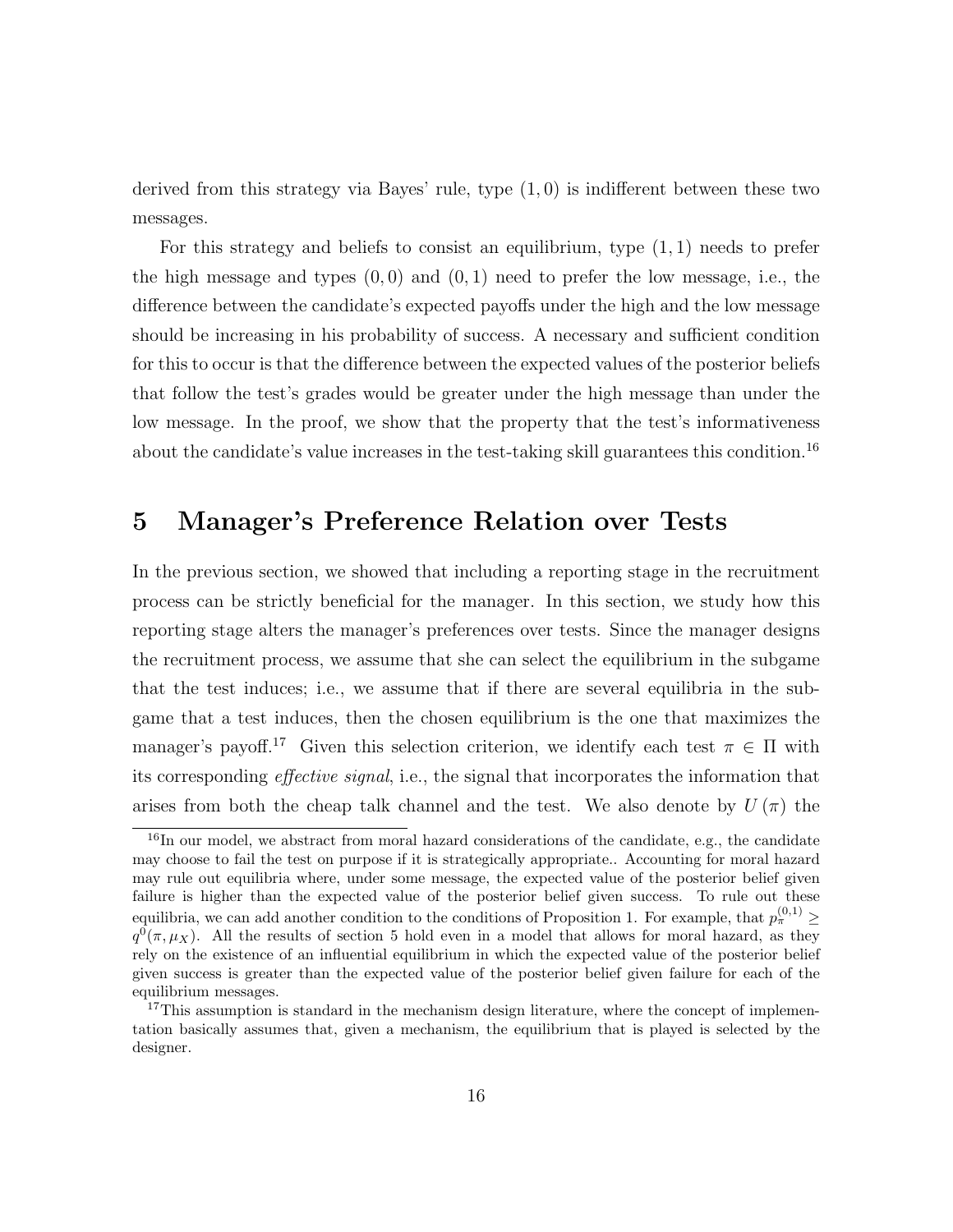manager's expected payoff given the effective signal of  $\pi$ .

To study the effect of the cheap talk phase on the manager's preference relation over tests, we partition the set Π such that each cell of the partition includes tests that have the same marginal probability of success when  $Y = 1$  and  $Y = 0$ . Specifically, each cell is identified with two parameters  $q<sup>1</sup>$  and  $q<sup>0</sup>$  that correspond to the marginal success probability of types whose  $Y = 1$  and  $Y = 0$ , respectively. We denote each cell of the partition by

$$
\Pi\left(q^{0}, q^{1}\right) \coloneqq \left\{\pi \in \Pi | q^{0}\left(\pi, \mu_{X}^{0}\right) = q^{0} \text{ and } q^{1}\left(\pi, \mu_{X}^{0}\right) = q^{1}\right\}
$$

Each such cell includes tests that are informationally equivalent about the candidate's value as, in the absence of a cheap talk phase, each test in  $\Pi(q^0, q^1)$  results in the same distribution over the posterior beliefs' expected values.

We now present a proposition that shows an equivalence between the inclusion of a test that is sensitive enough to the test-taking skill in a cell  $\Pi(q^0, q^1)$  and the inclusion of a test that induces an influential equilibrium in this cell. When the cell  $\Pi(q^0, q^1)$  includes a test that induces an influential equilibrium, the manager is no longer indifferent between the tests in  $\Pi(q^0, q^1)$ , but rather strictly prefers a test that is dependent on the test-taking skill.

**Definition 7.** Assume that  $\Pi^F = \Pi(q^0, q^1)$ ; we say that the manager *strictly prefers a* test that depends on the test-taking skill if and only if for every  $\pi' \in \text{argmax}_{\pi \in \Pi(q^0, q^1)} U(\pi)$ we have that  $\hat{\pi}(\pi', 1) \neq \hat{\pi}(\pi', 0)$ .

**Proposition 2.** Let  $q^0, q^1 \in (0, 1)$ . The following are equivalent:

- 1. The cell  $\Pi(q^0, q^1)$  includes a test that is sensitive enough to the test-taking skill.
- 2. The cell  $\Pi(q^0, q^1)$  includes a test that induces an influential equilibrium.
- 3. If  $\Pi^F = \Pi(q^0, q^1)$ , then the manager strictly prefers a test that depends on the test-taking skill.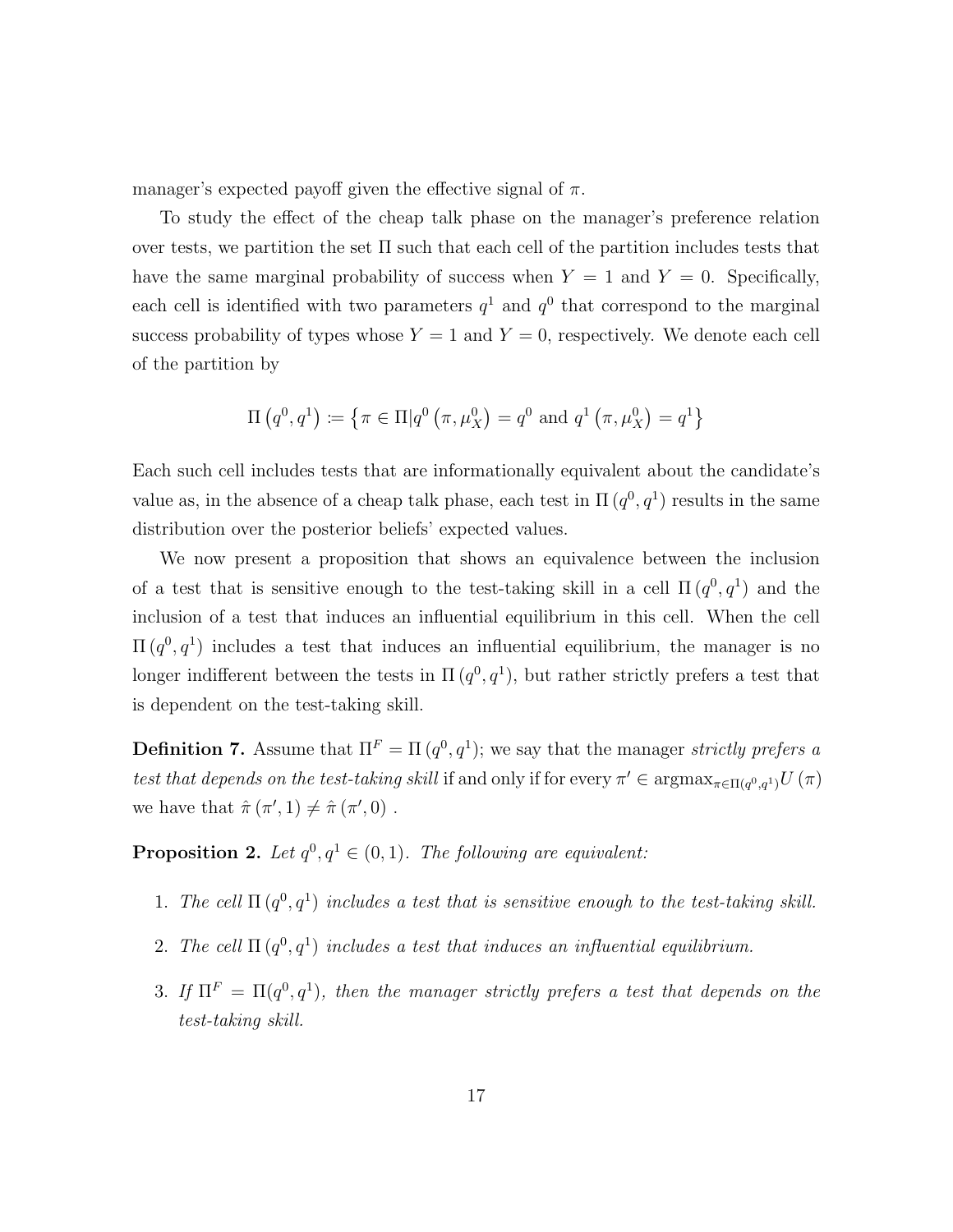Note that the property that a test is sensitive enough to the test-taking skill does not imply that the test induces an influential equilibrium. Rather, the result that condition 1 implies condition 2 means that if  $\Pi(q^0, q^1)$  includes a test that is sensitive enough to the test-taking skill, then it is possible to find a test in  $\Pi(q^0, q^1)$  that is sensitive enough to the test-taking skill which induces an influential equilibrium.

Next, we present a lemma that identifies a necessary and sufficient condition for a cell  $\Pi(q^0, q^1)$  to include a test that induces an influential equilibrium.

**Lemma 3.** The cell  $\Pi(q^0, q^1)$  includes a test that is sensitive enough to the test-taking skill if and only if  $q^1 - q^0 < \delta(q^0)$ .<sup>18</sup>

The result follows from the property that if the difference between  $q<sup>1</sup>$  and  $q<sup>0</sup>$  is too large then it is impossible to construct a test sensitive enough to the test-taking skill which preserves the marginal probabilities  $q^1$  and  $q^0$ .

We now move to identify two results that illustrate how the ability to induce an influential equilibrium modifies the manager's preference relation over tests such that it does not comply with the order of informativeness about the candidate's value. The first result deals with the manager's preferences between two tests. To set the ground for the result we present two orders over the tests in Π.

**Definition 8.** Let  $\pi, \pi' \in \Pi$ . We denote  $\pi \succ_i \pi'$  if and only if the test  $\pi$  is more informative about the candidate's value than the test  $\pi'$ .

**Definition 9.** Let  $\pi, \pi' \in \Pi$ . We denote  $\pi \succ_m \pi'$  if and only if the manager strictly prefers the test  $\pi$  to the test  $\pi'$ .

The result is the following.

Corollary 1. Assume that  $\Pi(q^0, q^1)$  satisfies  $q^1 - q^0 < \delta(q^0)$ . There exist a test  $\pi \in \Pi(q^0, q^1)$  and a test  $\pi' \in \Pi$  such that  $\pi' \succ_i \pi$  and  $\pi \succ_m \pi'$ .

The argument for the result is the following. Any test in any cell  $\Pi(q^{0}, q^{1})$  with  $q'^0 < q^0$  and  $q'^1 > q^1$  is more informative about the candidate's value than any test in

<sup>&</sup>lt;sup>18</sup>Where  $\delta(q^0) = \frac{1 - 2\mu_X q^0 + \mu_X^2}{\mu_X}$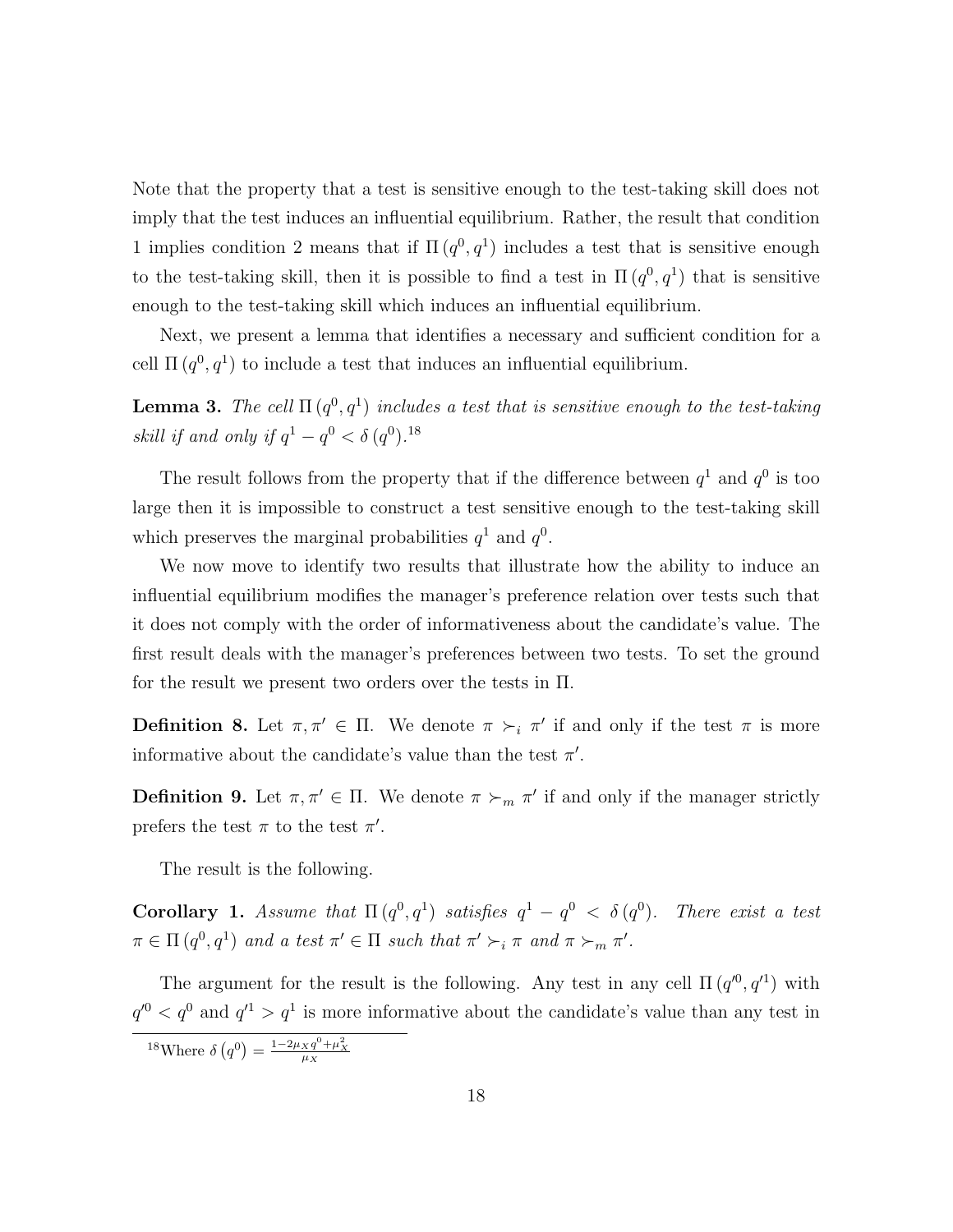$\Pi(q^0, q^1)$ , and each cell includes a test that is not sensitive enough to the test-taking skill and thus does not induce an influential equilibrium. Hence, the corollary is an immediate conclusion of Proposition 2 and Lemma 3.

Corollary 1 follows from identifying pairs of tests with the following properties. One is more informative but not sufficiently dependent on the test-taking skill to induce an influential equilibrium. The other is less informative but sensitive enough to the test-taking skill to induce an influential equilibrium. It is natural to assume that the manager's set of feasible tests would include such pairs of tests because the manager can easily increase the test's dependency on the test-taking skill, e.g., by setting a more strict time limit for the test. Corollary 1 implies that if the informational cost that the manager bears for conditioning the test on the test-taking skill is not too large, then she may deliberately increase the test's dependency on the test-taking skill to induce an influential equilibrium.

The second result deals with the manager's preferences between two cells in the partition  $\{\Pi(q^0, q^1) | 0 < q^0 < q^1 < 1\}$ . To set the ground for the result we present two orders over subsets of Π.

**Definition 10.** Let  $A, B \subset \Pi$ . We denote  $A \succ_I B$  if and only if any test is A is more informative about the candidate's value than any test in B.

**Definition 11.** Let  $A, B \subset \Pi$ . We denote  $A \succ_M B$  if and only if max  $\{U(\pi) | \pi \in A\}$  $\max \{U(\pi)|\pi \in B\}$ 

The order  $\succ_M$  represents the manager's preference relation over the subsets of  $\Pi$  if she was asked to pick a subset from which she could choose her test. The following proposition shows that there exist two cells one more informative about the candidate's value than the other such that if the manager could choose her test from one of these cells she would prefer to choose it from the less informative cell.

**Proposition 3.** There exist two cells  $\Pi(q^0, q^1)$  and  $\Pi(q'^0, q'^1)$  such that

 $\Pi(q^0, q^1) \succ_I \Pi(q'^0, q'^1)$  and  $\Pi(q'^0, q'^1) \succ_M \Pi(q^0, q^1)$ .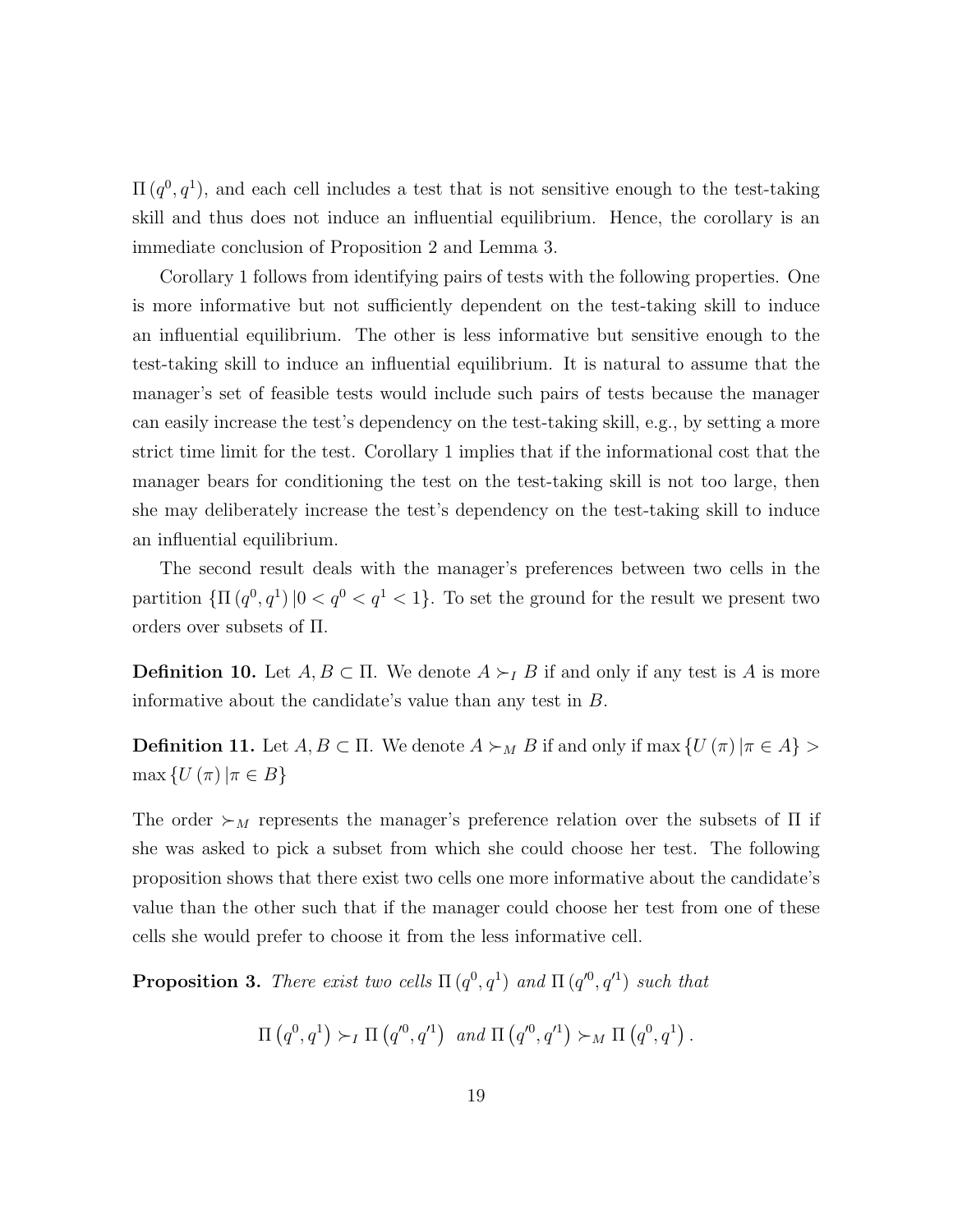A generic case of Proposition 3 is the following. Consider a cell  $\Pi(q^{0}, q^{1})$ , which satisfies the inequality of Lemma 3, and thus includes a test  $\pi^*$  that induces an influential equilibrium. Moreover, the difference between its conditional probabilities,  $q'^1 - q'^0$ is sufficiently close to  $\delta(q'_0)$  to find a cell  $\Pi(q^0, q^1) \succ_I \Pi(q'^0, q'^1)$  which satisfies  $q^1 > q'^1$ and  $q^0 < q'^0$  such that  $\Pi(q^0, q^1)$  does not satisfy the inequality of Lemma 3 and thus does not include a test that induces an influential equilibrium. Additionally,  $q^1 - q'^1$ and  $q^{0} - q^{0}$  are sufficiently small to satisfy the property that the difference between the manager's expected payoffs from an arbitrary test in  $\Pi(q^0, q^1)$  and her expected payoff if she only observes test  $\pi^*$ 's result is smaller than the difference between the manager's expected payoff from the effective signal of the test  $\pi^*$  and her expected payoff if she only observe test  $\pi^*$ 's result, so we get that  $\Pi(q^0, q^1) \succ_M \Pi(q^0, q^1)$ .

## 6 Correlation

So far, we have assumed that the candidate's value and his test-taking skill are independent. We showed that even in this case, an influential equilibrium can arise. In this section, we consider the perhaps more plausible scenario where the candidate's value and his test-taking skill are positively correlated. We perform our analysis by considering the case where this correlation corresponds to a direct effect of the test-taking skill on the candidate's value. We then discuss the equivalent case where the test-taking skill is correlated stochastically with the candidate's value.

### 6.1 Multidimensional Valuation

We start by considering the case where the candidate's test-taking skill directly affects his competency for the job. For example, for some jobs, the ability to perform under pressure is a desired feature of the candidate. We consider the model of Section 2 with the exception that the candidate's value, denoted by  $V^c$ , is a convex combination of the attributes X and Y, i.e.,  $V^{c}(X, Y) = (1 - \alpha) \cdot X + \alpha \cdot Y$  with  $\alpha \geq 1/2$ . Note, that the value function in the main model is a special case of this formulation as it corresponds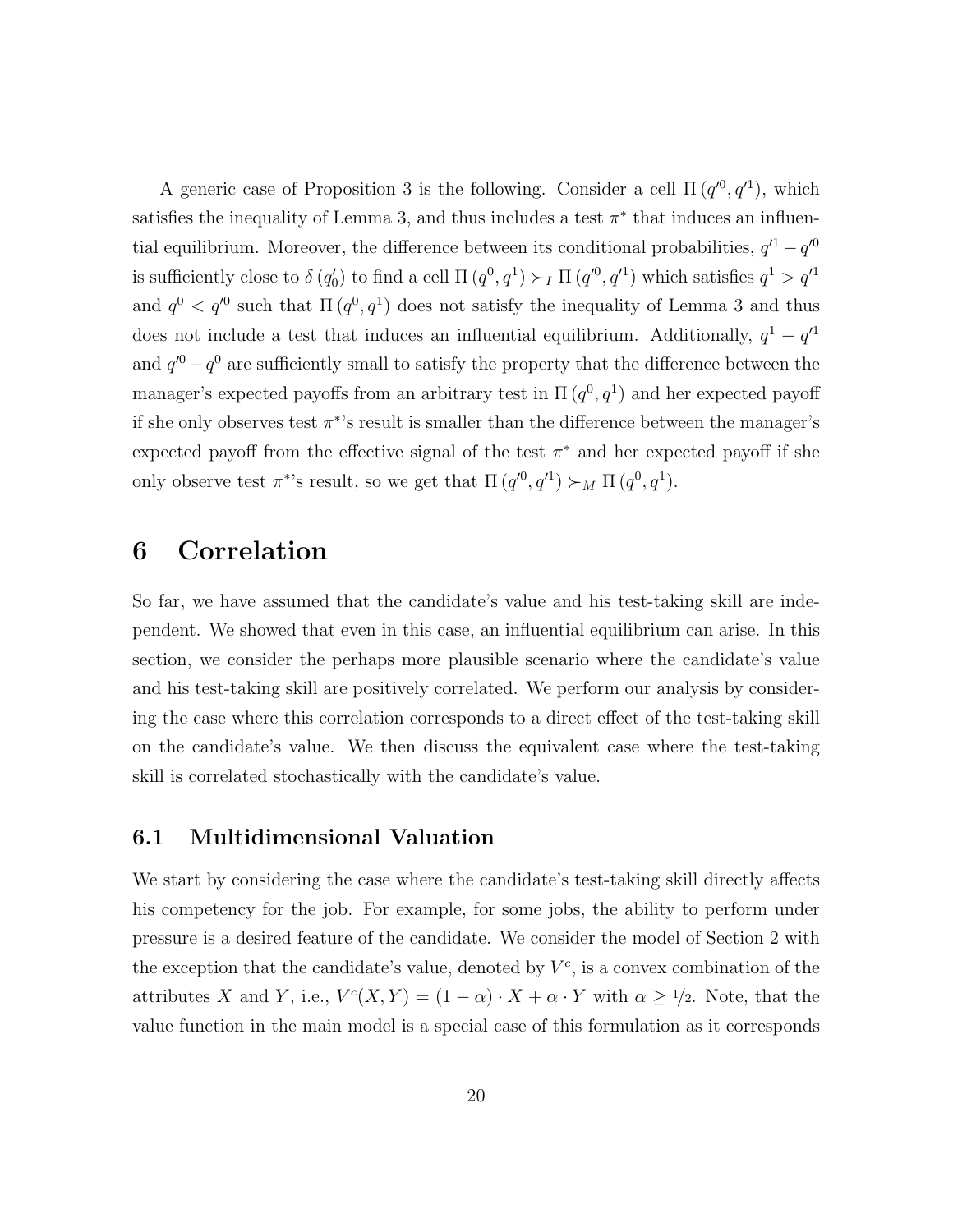to the case where  $\alpha = 1$ . The following results show that the conditions for the test to induce an influential equilibrium, which appears in Section 4, extend to this more general case.

**Lemma 4.** A test  $\pi$  induces an influential equilibrium only if it is sensitive enough to the test-taking skill.

We now show that when the candidate's value also depends on his test-taking skill, then the sufficient condition that appears in Proposition 1 is also sufficient for the existence of an influential equilibrium as long as the effect of attribute  $Y$  on the candidate's value is large enough relative to the effect of the test-taking skill, i.e., for a sufficiently large  $\alpha$ . For some values of  $\alpha$  new type of influential equilibrium emerges with two messages l and h such that types  $(0,0)$  and  $(0,1)$  send the message l and types  $(1,0)$ and  $(1, 1)$  send the message h. That is, in this equilibrium the sender truthfully reveals the level of his test-taking skill. We call such an equilibrium a pure equilibrium. We first present the following definition.

**Definition 12.** Consider a test  $\pi \in \Pi$ . We say that the *informativeness of test*  $\pi$  *about* attribute Y is increasing in the test-taking skill if and only if the test  $\hat{\pi}(\pi,1)$  Blackwell dominates the test  $\hat{\pi}(\pi,0).^{19}$ 

**Proposition 4.** If a test  $\pi \in \Pi$  is sensitive enough to the test-taking skill and its informativeness about attribute  $Y$  is increasing in the test-taking skill, then there exists a cutoff  $1/2 < \underline{\alpha}_{\pi} < 1$  such that an influential equilibrium exists for every  $\underline{\alpha}_{\pi} \leq \alpha$ . Moreover, there exists an interval  $[\underline{\alpha}_{\pi}, \overline{\alpha}_{\pi}]$  such that a pure equilibrium exists if and only if  $\alpha \in [\underline{\alpha}_{\pi}, \overline{\alpha}_{\pi}].$ 

The equilibria we construct to show that an influential equilibrium exists if the above condition holds consist of two messages, l and h, where types  $(0, 0)$  and  $(0, 1)$  send the message l, type  $(1, 1)$  sends the message h, and type  $(1, 0)$  is mixing between l and h.

<sup>&</sup>lt;sup>19</sup>Note that the condition of the definition is the condition that appears in Definition  $6$ . However, since in the model we consider in this subsection both attributes are payoff relevant we changed the label of the condition to fit the model.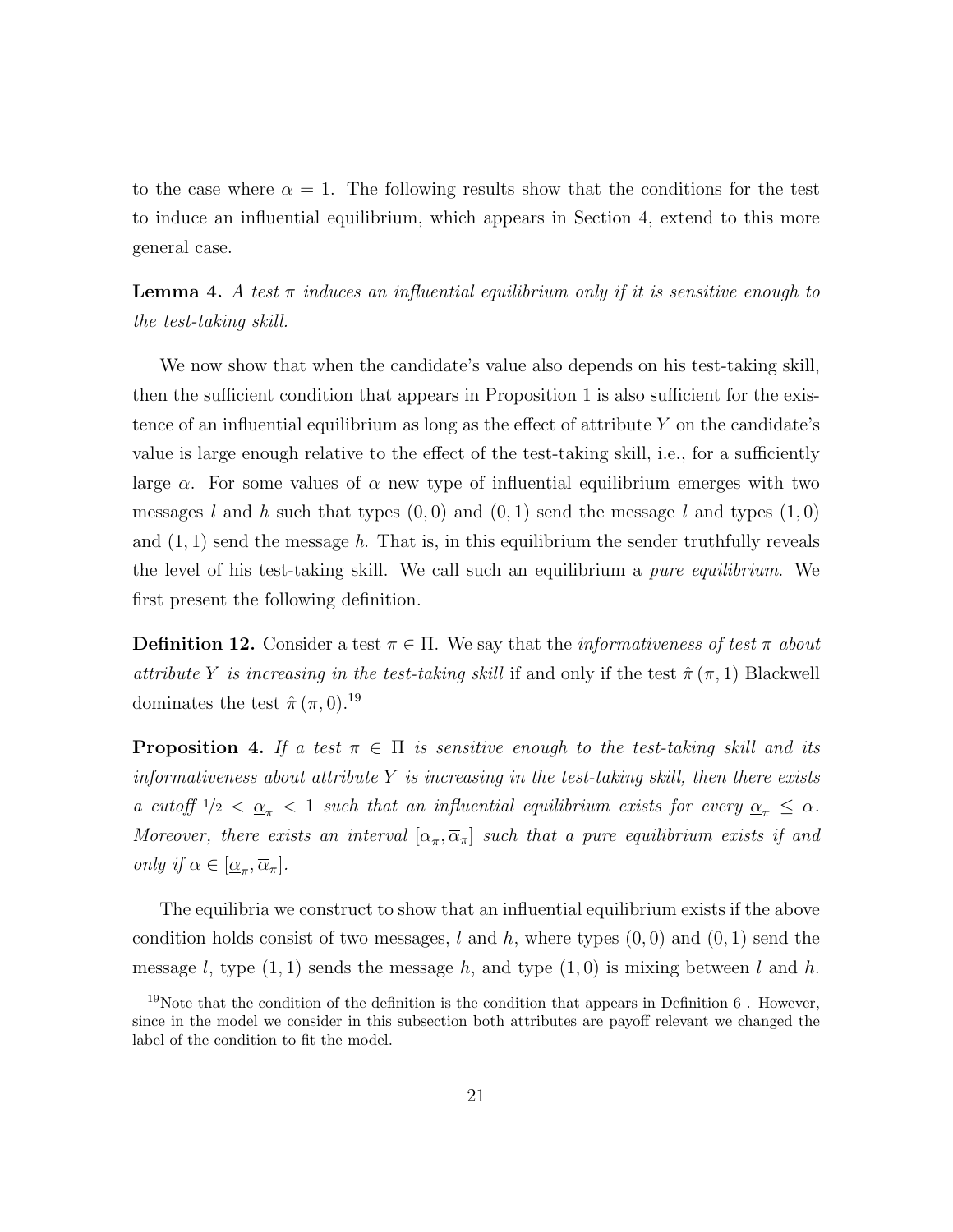As we explain in Section 3, the reason for the existence of such equilibria is a tradeoff between the more positive overall inference of the test's result that accompanies the message  $l$  and a higher ex-ante expected value that accompanies the message  $h$ . When  $\alpha_{\pi} \leq \alpha \leq \overline{\alpha}_{\pi}$  types  $(0,0)$  and  $(0,1)$  prefer the overall more positive inference of the test that accompanies message  $l$  while types  $(1, 0)$  and  $(1, 1)$  prefer the higher expected value that accompanies the message  $h$ . Therefore, a pure equilibrium exists. When  $\underline{\alpha}_{\pi} < \alpha$ , for an influential equilibrium to exist, type (1,0) must send the message l with a positive probability to decrease the ex-ante expected value of message l.

# 6.2 Stochastic Correlation

We now discuss the case where the candidate's test-taking skills are stochastically positively correlated with skills that affect his value. For example, the ability to implement test-taking strategies, such as managing time efficiently in the test, is related to the ability to work in an organized fashion. The case where such a correlation exists is essentially equivalent to the case of multidimensional valuation in the sense that admitting to having a low test-taking skill associates the candidate with an ex-ante lower expected value. As in the multidimensional valuation case, this feature enables the existence of a pure equilibrium in which the candidate truthfully reveals the level of his test-taking skill. Specifically, it is possible to show that the conditions of Proposition 1 ensure that a pure equilibrium exists for a sufficiently moderate level of correlation.

### 7 Robustness

In this paper, we argue that pre-employment tests' inherent dependency on test-taking skills can facilitate a channel for meaningful information transmission from the candidate if a reporting stage, where the candidate reports his prospects of succeeding in the test, takes place before the test. We thus recommend that recruiters would consider including such a reporting stage as part of their evaluation process. This channel arises when a test is sufficiently dependent on the test-taking skill and when the test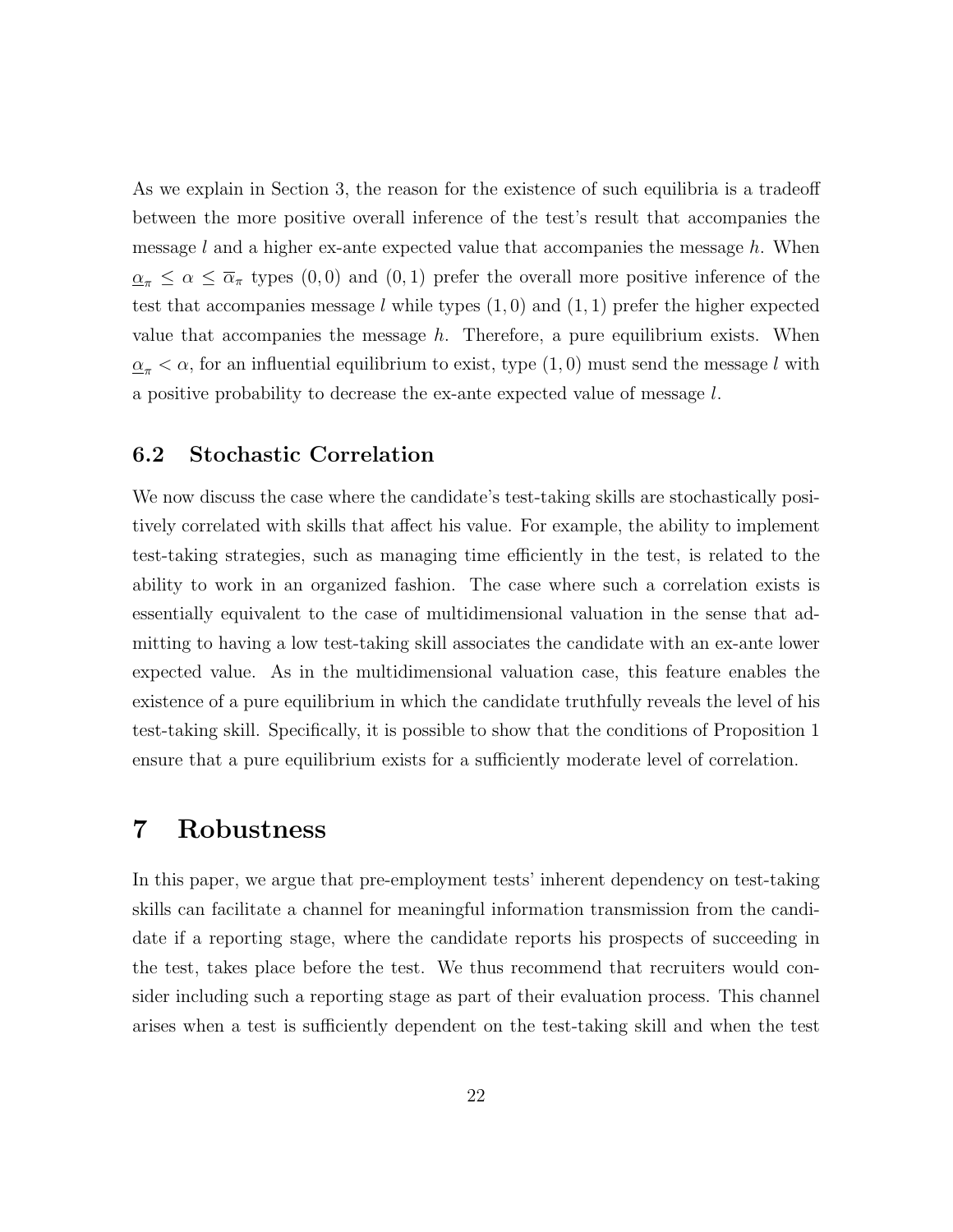becomes more informative about the candidate's value as the test-taking skill increases. To illustrate this economic result, we used a somewhat stylized model, where each of the state's attributes is binary, and the manager's test is binary. This model facilitates clean and simple characterizations. We believe, however, that the paper's insights are relevant for more general environments. Specifically, in this section, we present two examples of settings that satisfy parallel requirements to those that appear in Section 4, one where the manager's test is not binary and the other where the state's attributes are not binary, in which an influential equilibrium exists.

### 7.1 Non-Binary Tests

We now show that an influential equilibrium can arise when the manager's test is not binary. For example, a pure equilibrium arises in the following setting: The prior belief is  $\mu_0(0,0) = \mu_0(1,1) = 0.3$  and  $\mu_0(0,1) = \mu_0(1,0) = 0.2$ . The test has three grades  ${f, m, s}$  and its grades distribution as a function of the state is summarized by the following matrix:

|           | $(0.4, 0.2, 0.4)$ $(0, 0.15, 0.85)$   |
|-----------|---------------------------------------|
| $0 \quad$ | $(0.4, 0.3, 0.3)$ $(0.15, 0.5, 0.35)$ |
| y/x       |                                       |

This test satisfies monotonicity in each attribute in the sense of first-order stochastic dominance. This property is parallel to the property that we imposed in the main model that the test's success probability would be increasing in each attribute. The property that the test is sensitive enough to the test-taking skill is manifested by the property that type (0,1)'s grades distribution does not first-order stochastically dominate type  $(1,0)$ 's grades distribution. As mentioned in Remark 1, the above example also illustrates that the condition that type  $(1,0)$ 's grades distribution weakly dominates type  $(0,1)$ 's grades distribution is not necessary for the test to induce an influential equilibrium as type (1,0)'s grades distribution does not first-order stochastically dominate type (0,1)'s distribution.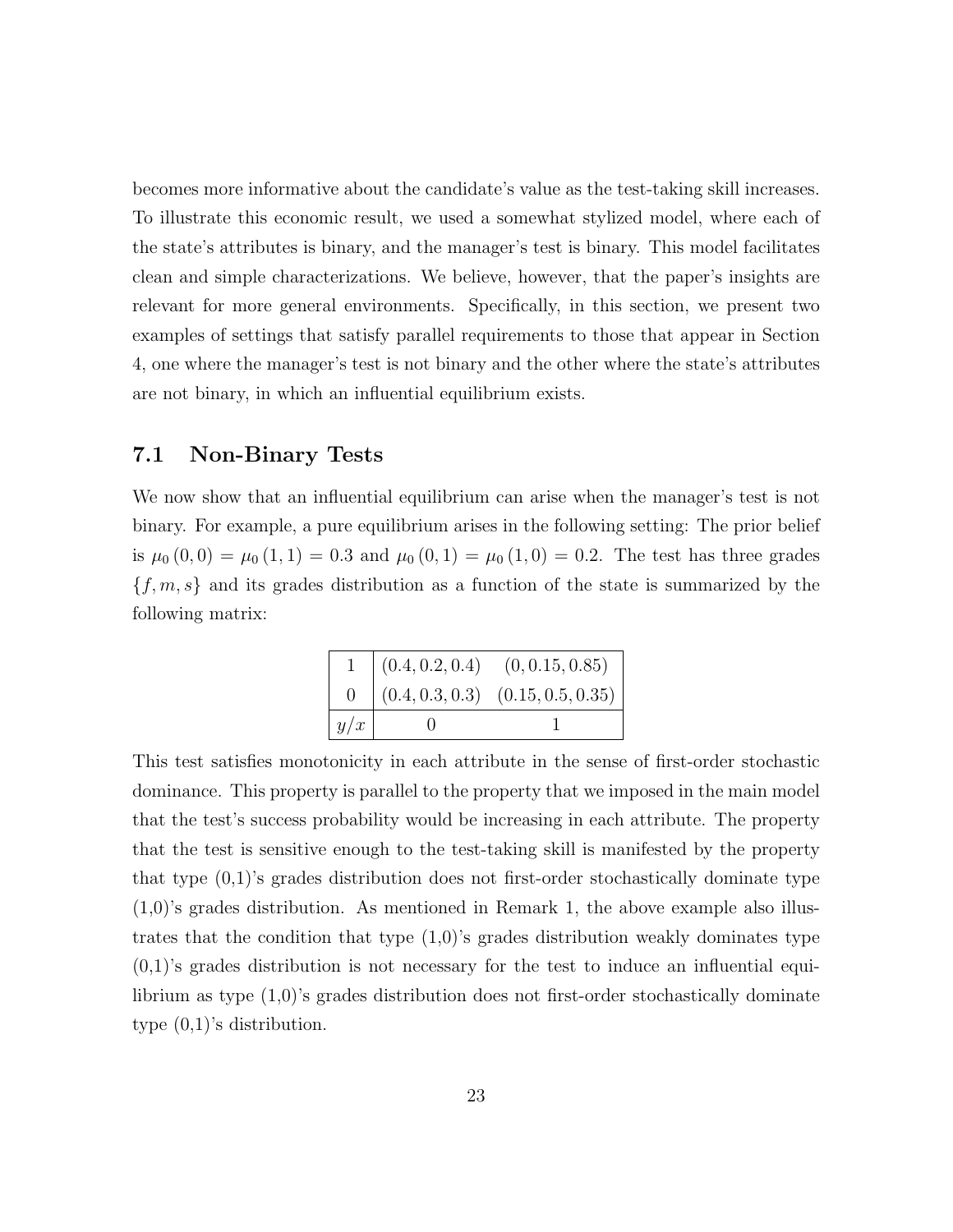### 7.2 Non-Binary Candidate's Value

We now illustrate that our results extend to environments where the candidate's value and test-taking skill take more than two possible levels. Consider an environment where  $X \times Y = \{0, 1, 2\}^2$ , where the states are uniformly distributed, and where the candidate's payoff is equal to the manager's expected value of attribute  $Y$  given her belief. Consider the following binary test whose probability of success as a function of the state is summarized by the following matrix:

|     | $\it a$          |                  |     |
|-----|------------------|------------------|-----|
|     | $\boldsymbol{a}$ | 0.5              |     |
| 0   | $\boldsymbol{a}$ | $\boldsymbol{a}$ | 0.5 |
| y/x | 0                |                  |     |

Consider the strategy where types  $(0, 0), (0, 1), (0, 2)$  and  $(1, 0)$  send the message l and the rest of the types send the message  $h$ . The manager's posterior belief under the message *l* is equal to  $\frac{3}{4}$  for any grade. The manager's posterior belief under the message h and a grade success is equal to  $\frac{11}{8}$  and her posterior belief under the message h and a grade failure is equal to  $\frac{1}{2}$ . Assume that  $a \leq \frac{2}{7}$  $\frac{2}{7}$ . The test is monotone in the state. Additionally, when the manager's beliefs are derived from the candidate's strategy, the candidate's strategy maximizes the expected payoff of each type. That is, the above strategy and its corresponding beliefs consist an equilibrium.

# 8 Conclusion

Many irrelevant factors, such as test anxiety and implementing test-taking strategies, affect examinees' performance levels in tests in a non-proportionate way relative to their effect on the value that a test comes to examine. Hence, these factors adversely affect tests' validity. In this paper, we showed that despite the direct negative effect of these factors on tests' validity, they could open a channel for information transmission via cheap talk. Evaluators can exploit this effect to obtain more information via cheap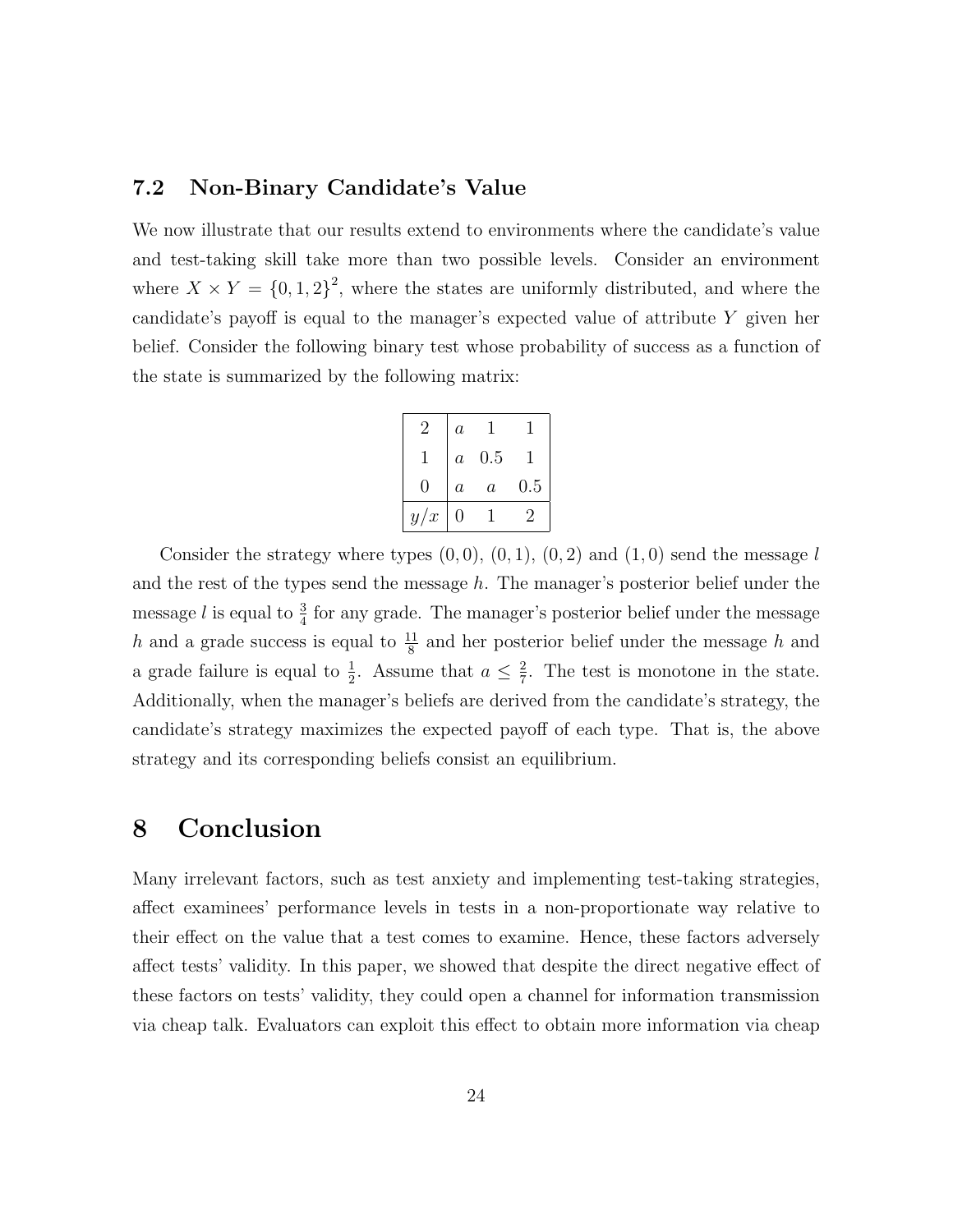talk in the evaluation process by adding a reporting stage before the test takes place.

# Appendix

#### Proof of Lemma 2 and Lemma 4

Since our main model is a special case of the model we consider in Subsection 7.1 Lemma 4 implies Lemma 2 we thus prove Lemma 4.

#### Proof of Lemma 4

Given  $\pi \in \Pi$ , we denote the mean of the candidate's value  $V^S$  given the posterior belief  $\mu^{\pi}(g,m)$  by  $u^{\pi}(g,m)$ . We start with presenting the following lemma:

**Lemma 5.** Consider a test  $\pi \in \Pi$ . For every two messages m and m' that are sent in an influential equilibrium we have either

$$
\max\left\{p_{\pi}^{\omega} \mid \omega \in \sigma^{-1}(m)\right\} \le \min\left\{p_{\pi}^{\omega} \mid \omega \in \sigma^{-1}(m')\right\}
$$

or

$$
\max\left\{p_{\pi}^{\omega}|\ \omega\in\sigma^{-1}(m')\right\}\leq\min\left\{p_{\pi}^{\omega}|\ \omega\in\sigma^{-1}(m)\right\}
$$

*Proof.* In an influential equilibrium, for any two messages,  $m \neq m'$ , we have that either  $u^{\pi}(s, m) - u^{\pi}(s, m') - u^{\pi}(f, m) + u^{\pi}(f, m') \neq 0$  or  $u^{\pi}(f, m) - u^{\pi}(f, m') \neq 0$  or both. Otherwise, we get that  $u^{\pi}(s, m) = u^{\pi}(s, m')$  and  $u^{\pi}(f, m) = u^{\pi}(f, m')$  in contradiction to the definition of an influential equilibrium. Assume that, in equilibrium, there exist  $\omega$  and  $\omega'$  that send m and  $\tilde{\omega}$  an  $\tilde{\omega}'$  that send m' such that  $p_{\pi}^{\tilde{\omega}} < p_{\pi}^{\omega}$  and  $p_{\pi}^{\tilde{\omega}'} > p_{\pi}^{\omega'}$  $_{\pi}^{\omega'}$ ; then incentive compatibility implies

$$
p_{\pi}^{\omega} \cdot [u^{\pi}(s, m) - u^{\pi}(s, m') - u^{\pi}(f, m) + u^{\pi}(f, m')] + u^{\pi}(f, m) - u^{\pi}(f, m') \ge 0
$$
  

$$
p_{\pi}^{\tilde{\omega}} \cdot [u^{\pi}(s, m) - u^{\pi}(s, m') - u^{\pi}(f, m) + u^{\pi}(f, m')] + u^{\pi}(f, m) - u^{\pi}(f, m') \le 0
$$

which implies that  $u^{\pi}(s, m) - u^{\pi}(s, m') - u^{\pi}(f, m) + u^{\pi}(f, m') > 0$ . Incentive compat-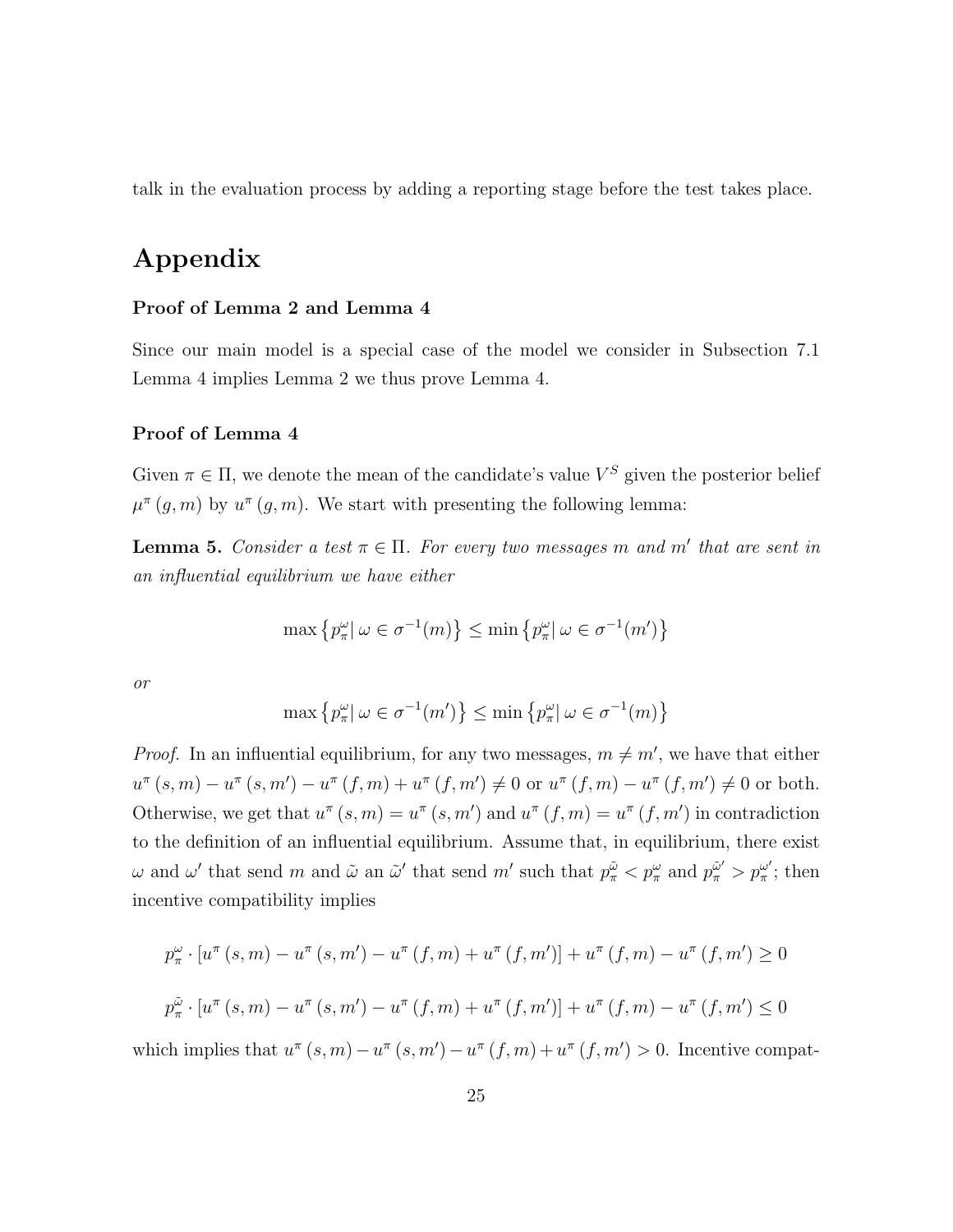ibility also implies

$$
p_{\pi}^{\omega'} \cdot [u^{\pi}(s, m) - u^{\pi}(s, m') - u^{\pi}(f, m) + u^{\pi}(f, m')] + u^{\pi}(f, m) - u^{\pi}(f, m') \ge 0
$$
  

$$
p_{\pi}^{\tilde{\omega}'} \cdot [u^{\pi}(s, m) - u^{\pi}(s, m') - u^{\pi}(f, m) + u^{\pi}(f, m')] + u^{\pi}(f, m) - u^{\pi}(f, m') \le 0
$$

which implies that  $u^{\pi}(s, m) - u^{\pi}(s, m') - u^{\pi}(f, m) + u^{\pi}(f, m') < 0$ . A contradiction.  $\Box$ 

We now show that any test  $\pi \in \Pi$  whose success probability is increasing in the candidate's value cannot induce an influential equilibrium.

Assume that  $\pi \in \Pi$  is increasing in the candidate's value. Lemma 5 implies that in an influential equilibrium there are two messages m and m' for which max  $\{V^S(\omega) | \omega \in \sigma^{-1}(m)\}\leq$  $\min \{ V^S(\omega) | \omega \in \sigma^{-1}(m) \}.$  For these equilibrium messages we get that  $u^{\pi}(g, m) \geq$  $u^{\pi}(g, m')$  for every  $g \in \{s, f\}$  and for at least one  $g \in \{s, f\}$  we have that  $u^{\pi}(g, m) >$  $u^{\pi}(g, m')$ . Therefore, each of the candidate's type prefers to send the message m over  $m'$  in contradiction to  $m'$  being a message in the support of the candidate's equilibrium strategy.

#### Proof of Proposition 1 and Proposition 4

Since our main model is a special case of the model we consider in Subsection 7.1 Proposition 4 implies Proposition 1 we thus prove Proposition 4.

#### Proof of Proposition 4

Assume the manager's pure equilibrium belief, i.e.,  $(1,0)$  and  $(1,1)$  send h and  $(0,0)$ and  $(0,1)$  send l. Since the test  $\pi$ 's informativeness about attribute Y is increasing in attribute X we have  $\mu_Y^{\pi}(s, h) > \mu_Y^{\pi}(s, l)$  and  $\mu_Y^{\pi}(f, l) > \mu_Y^{\pi}(f, h)$ .

Consider the means of the candidate's value of the posterior beliefs  $\mu^{\pi}(g, m)$  for  $m \in \{h, l\}$  and  $g \in \{s, f\}$  as a function of  $\alpha$ :

$$
u^{\pi}(g, h) = \alpha \cdot \mu_Y^{\pi}(g, h) + 1 - \alpha
$$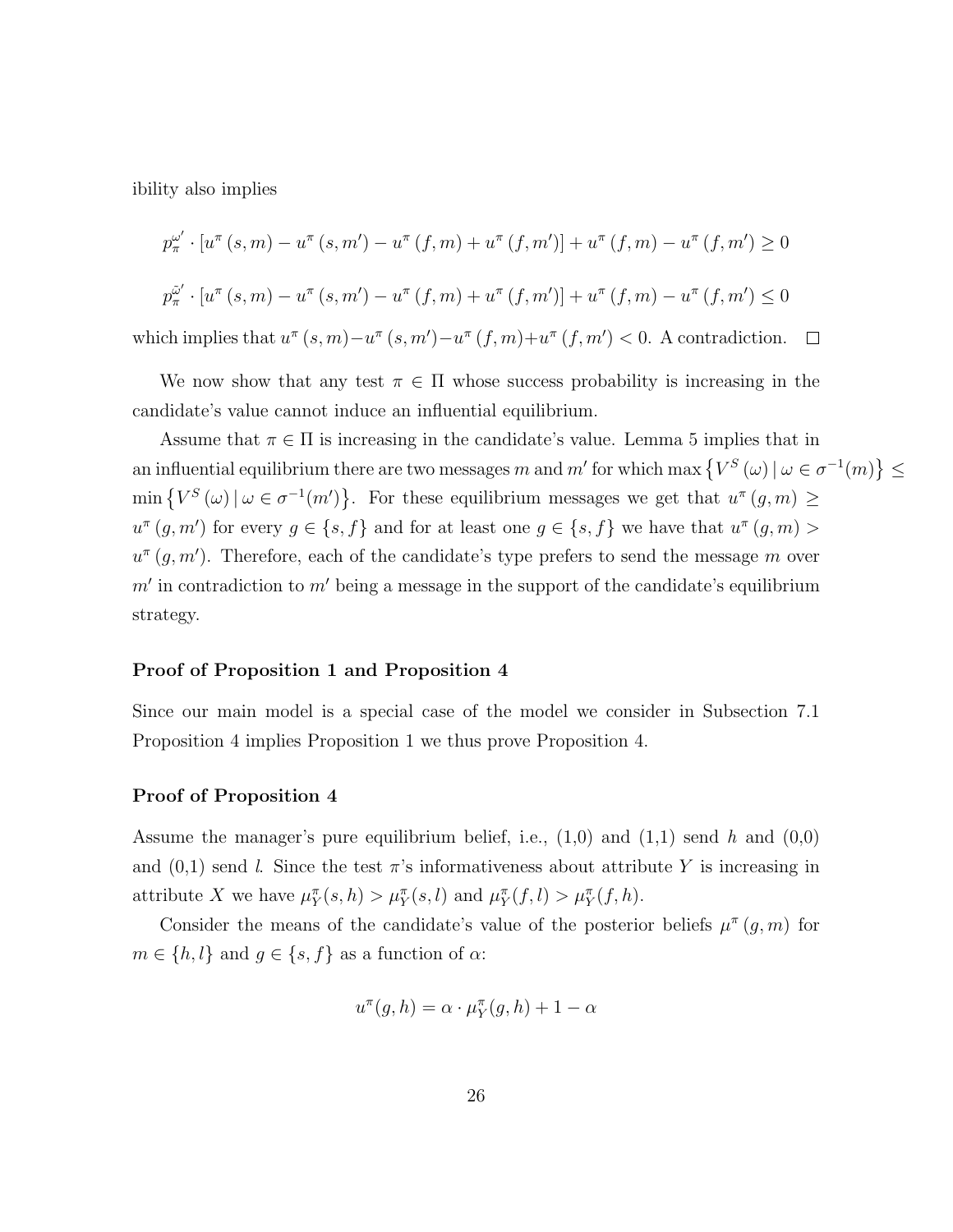and

$$
u^\pi(g,l) = \alpha \cdot \mu^\pi_Y(g,l)
$$

Assume  $\alpha = 1/2$ . For every  $p_{\pi}^{\omega}$  we have

$$
p_{\pi}^{\omega} \cdot [\mu_{Y}^{\pi}(s, h) - \mu_{Y}^{\pi}(s, l)] + (1 - p_{\pi}^{\omega}) \cdot [\mu_{Y}^{\pi}(f, h) - \mu_{Y}^{\pi}(f, l)] + 1 > 0
$$

this is because

$$
\mu_Y^\pi(s,h) - \mu_Y^\pi(s,l) > 0
$$

and since

$$
\mu_Y^{\pi}(f,l) - \mu_Y^{\pi}(f,h) < 1
$$

that is, when  $\alpha = \frac{1}{2}$ , all types prefer h to l.

Assume that  $\alpha = 1$ . We show that  $(0,1)$  and  $(1,0)$  prefer l to h. Since

$$
\mu_Y^{\pi}(s, h) > \mu_Y^{\pi}(s, l)
$$

and

$$
\mu_Y^{\pi}(f,l) > \mu_Y^{\pi}(f,h)
$$

we get that if type  $(1,0)$  prefers l to h then so does type  $(0,1)$ . Therefore, it is sufficient to show that  $(1,0)$  prefers l to h. To see this, note that the mean of attribute Y given both messages, l and h, is  $\mu_Y^0$ . Since (1,0) is the type with the lowest probability of success in the set  $\sigma_{\pi}^{-1}(h)$ , its expected payoff has to be lower than the unconditional mean, i.e.,

$$
p_{\pi}^{(1,0)} \cdot \mu_Y^{\pi}(s,h) + \left(1 - p_{\pi}^{(1,0)}\right) \cdot \mu_Y^{\pi}(f,h) < \mu_Y^0
$$

and since (0,1) is the type with the highest probability of success in the set  $\sigma_{\pi}^{-1}(l)$ , its expected payoff has to be greater that the unconditional mean, i.e.,

$$
p_{\pi}^{(0,1)} \cdot \mu_Y^{\pi}(s,l) + (1 - p_{\pi}^{(0,1)}) \cdot \mu_Y^{\pi}(f,l) > \mu_Y^0
$$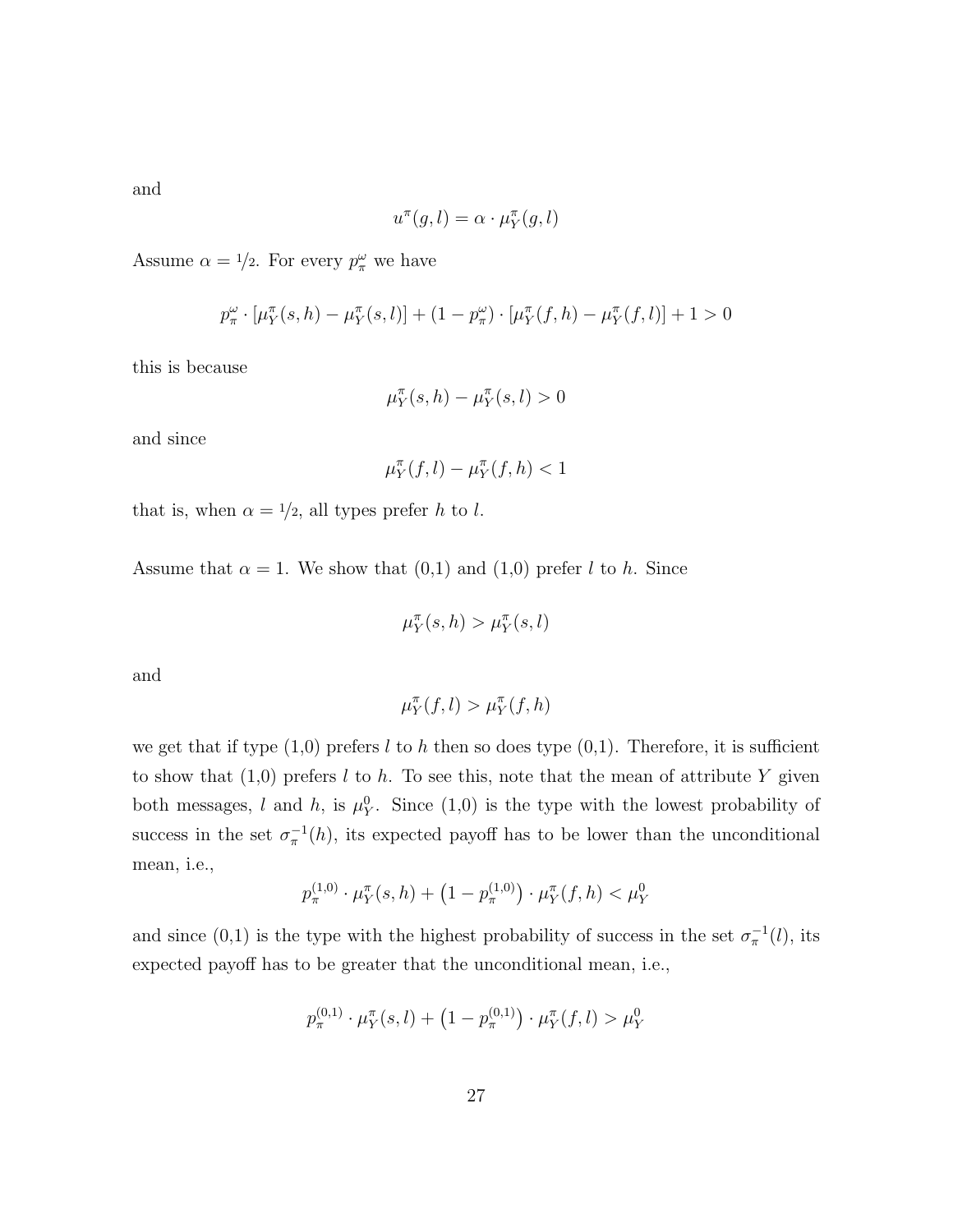since  $p_{\pi}^{(1,0)} \ge p_{\pi}^{(0,1)}$  we get

$$
p_{\pi}^{(1,0)} \cdot \mu_Y^{\pi}(s,l) + (1 - p_{\pi}^{(1,0)}) \cdot \mu_Y^{\pi}(f,l) > \mu_Y^0
$$

so  $(1,0)$  prefers l to h.

We now look at the difference function of type  $\omega$  utility from sending h and l as a function of  $\alpha$ :

$$
\alpha \cdot [p_\pi^\omega \cdot (\mu_Y^\pi(s,h) - \mu_Y^\pi(s,l) - \mu_Y^\pi(f,h) + \mu_Y^\pi(f,l)) + \mu_Y^\pi(f,h) - \mu_Y^\pi(f,l) - 1] + 1
$$

This is a linear decreasing function in  $\alpha$  which for type  $(0,1)$   $((1,0))$  is positive at  $\alpha = \frac{1}{2}$ and negative at  $\alpha = 1$ . Therefore, there exists one point  $\underline{\alpha}_{\pi}(\overline{\alpha}_{\pi})$  where the difference function of type  $(0,1)$   $((1,0))$  equals 0. So at this point, type  $(0,1)$   $((1,0))$  is indifferent between l and h. Note that for any  $\alpha$ , we have  $u^{\pi}(s,h) > u^{\pi}(s,l)$  which implies that whenever type  $(0,1)$   $((1,0))$  difference function equals 0 we also have  $u^{\pi}(f, h) < u^{\pi}(f, l)$ . These inequalities implies single crossing, i.e., that if some type prefers  $l(h)$  to  $h(l)$  than so does any other type with a lower (higher) probability of success. These inequalities also imply that,  $\underline{\alpha}_{\pi} < \overline{\alpha}_{\pi}$ . We therefore get that for any  $\alpha \in (\underline{\alpha}_{\pi}, \overline{\alpha}_{\pi})$ , type  $(1,0)$  strictly prefers h to l and  $(0,1)$  strictly prefers l to h and single-crossing holds. We conclude that for every  $\alpha \in [\underline{\alpha}_{\pi}, \overline{\alpha}_{\pi}]$  there exists a pure equilibrium. For every  $\alpha < \underline{\alpha}_{\pi}$   $(\alpha > \overline{\alpha}_{\pi})$ , types  $(0,1)$  and  $(1,0)$  prefer h (l) to l (h) so a pure equilibrium doesn't exist.

For every  $\alpha > \overline{\alpha}_{\pi}$  there exists an influential equilibrium in which types (0,0) and  $(0,1)$  sends l, type  $(1,1)$  sends h, type  $(1,0)$  is mixing between h and l. We introduce a parameter  $0 \leq b \leq 1$  that corresponds to the proportion at which  $(1,0)$  sends the message h. Let  $\alpha > \overline{\alpha}_{\pi}$ . When  $b = 0$ , type  $(1,0)$  strictly prefers l to h. When  $b = 1$ , the message h identifies type  $(1,1)$  with certainty. Thus, we get that given that  $b = 1$ ,  $u^{\pi}(s,h) = u^{\pi}(f,h) = 1$ , i.e., each posterior mean coincides with the highest possible value. Thus, type  $(1,0)$  prefers h to l. The difference in type  $(1,0)$ 's expected payoff between sending h and l is continuous in b. Additionally, as we showed, when  $b = 0$  it is negative and when  $b = 1$  it is positive. Therefore, we get that there exists a point  $b(\alpha)$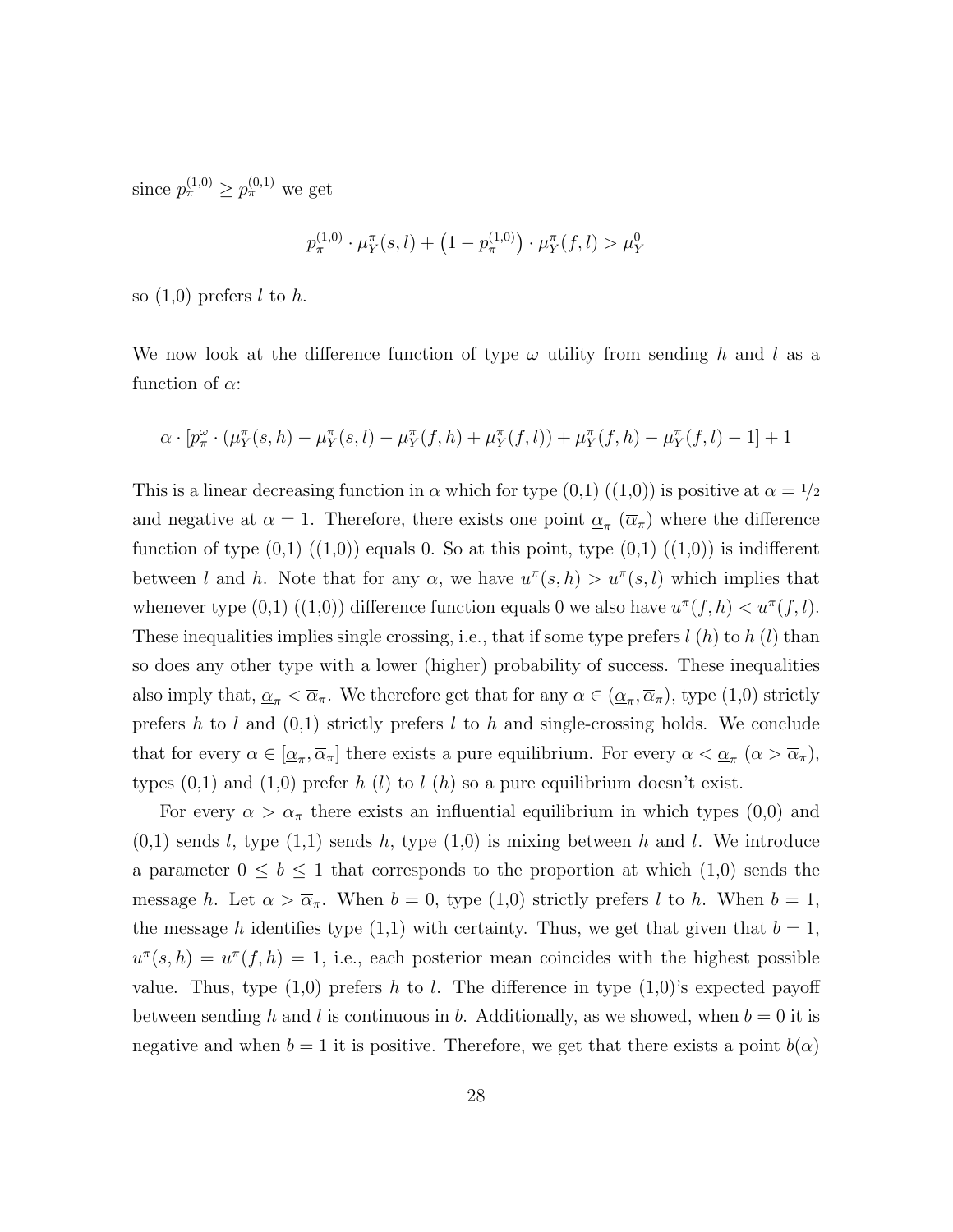at which type  $(1,0)$  is indifferent between h and l. To prove that this level of mixing corresponds to an equilibrium it is left to show that single-crossing holds. For every  $b \in [0, 1]$  we have that the posterior means of the beliefs given success for the different messages are  $u^{\pi}(s, h) = \alpha \cdot \mu_Y^{\pi}(s, h) + 1 - \alpha$  and  $u^{\pi}(s, l) = \alpha \cdot \mu_Y^{\pi}(s, l) + (1 - \alpha) \cdot g(b)$ for  $g(b) < 1$ . Since  $\mu_Y^{\pi}(s, h) > \mu_Y^{\pi}(s, l)$  when the belief corresponds to  $b = 0$  and since  $\mu_Y^{\pi}(s, h)$  is increasing in b and  $\mu_Y^{\pi}(s, l)$  is decreasing in b, we get that  $u^{\pi}(s, h) > u^{\pi}(s, l)$ for every b. Since at the point  $b(\alpha)$  type  $(1,0)$  is indifferent between the messages we get that for this level of mixing,  $u^{\pi}(s, h) > u^{\pi}(s, l)$  implies  $u^{\pi}(f, l) > u^{\pi}(f, h)$ . That is, we get that the single crossing holds.

#### Proof of Proposition 2

We first prove that (1) if and only if (2). The first direction follows from Lemma 2 which implies that if there does not exist a test in  $\Pi(q^0, q^1)$  that is sensitive enough to the test-taking skill, then there does not exist a test in  $\Pi(q^0, q^1)$  that induces an influential equilibrium.

We now show that if there exists a test in  $\Pi(q^0, q^1)$  that is sensitive enough to the test-taking skill then there exists a test in  $\Pi(q^0, q^1)$  that induces an influential equilibrium. We start by showing the property that a cell  $\Pi(q^0, q^1)$  does not include a test that is sensitive enough to the test-taking skill if  $q^0 \n\t\leq \frac{\mu_X \cdot q^1 - (\mu_X)^2}{(1-\mu_X)^2}$  $\frac{q^2 - (\mu_X)^2}{(1 - \mu_X)}$ . We denote by  $\tilde{\pi} \in \Pi(q^0, q^1)$  that test in  $\Pi(q^0, q^1)$  for which  $p_{\tilde{\pi}}^{(0,0)} = \varepsilon$  and  $p_{\tilde{\pi}}^{(1,1)} = 1 - \varepsilon$ . Under this test we get that  $p_{\tilde{\pi}}^{(0,1)} = \frac{q_1 - \mu_X(1-\varepsilon)}{1-\mu_X}$  $\frac{\mu_X(1-\varepsilon)}{1-\mu_X}$  and  $p_{\tilde{\pi}}^{(1,0)} = \frac{q^0 - (1-\mu_X)\cdot \varepsilon}{\mu_X}$  $\frac{1-\mu_X\cdot \varepsilon}{\mu_X}$ . The fact that  $q^0 \leq \frac{\mu_x \cdot q^1-(\mu_x)^2}{(1-\mu_x)^2}$  $(1-\mu_x)$ implies that even when  $\varepsilon \to 0$  we get that  $p_{\tilde{\pi}}^{(0,1)} > p_{\tilde{\pi}}^{(1,0)}$ . Therefore we get that for every test  $\pi \in \Pi(q^0, q^1)$  we have that  $p_{\pi}^{(0,1)} > p_{\pi}^{(1,0)}$ , i.e., there does not exist a test in  $\Pi(q^0, q^1)$  that is sensitive enough to the test-taking skill

Assume that the cell  $\Pi(q^0, q^1)$  satisfies,  $q^0 > \frac{\mu_x \cdot q^1 - (\mu_x)^2}{(1 - \mu_x)^2}$  $\frac{(q^2 - (\mu_x)^2)}{(1 - \mu_x)}$ . We will construct a test in  $\Pi(q^0, q^1)$  that induces an influential cheap talk. Assume that  $\frac{\mu_x \cdot q^1 - (\mu_x)^2}{(1 - \mu_x)} < q^0 \leq \frac{q^1 - \mu_x}{1 - \mu_x}$  $1-\mu_x$ and consider the following test  $\tilde{\pi} \in \Pi(q^0, q^1)$ 

$$
\left\{ p_{\tilde{\pi}}^{(1,1)} = 1 - \varepsilon; \ p_{\tilde{\pi}}^{(0,1)} = \frac{q_1 - \mu_X (1 - \varepsilon)}{1 - \mu_X}; \ p_{\tilde{\pi}}^{(1,0)} = \frac{q^1 - \mu_x}{1 - \mu_x}; \ p_{\tilde{\pi}}^{(0,0)} = \frac{q^0 - \mu_x \left(\frac{q^1 - \mu_x}{1 - \mu_x}\right)}{1 - \mu_x} \right\}
$$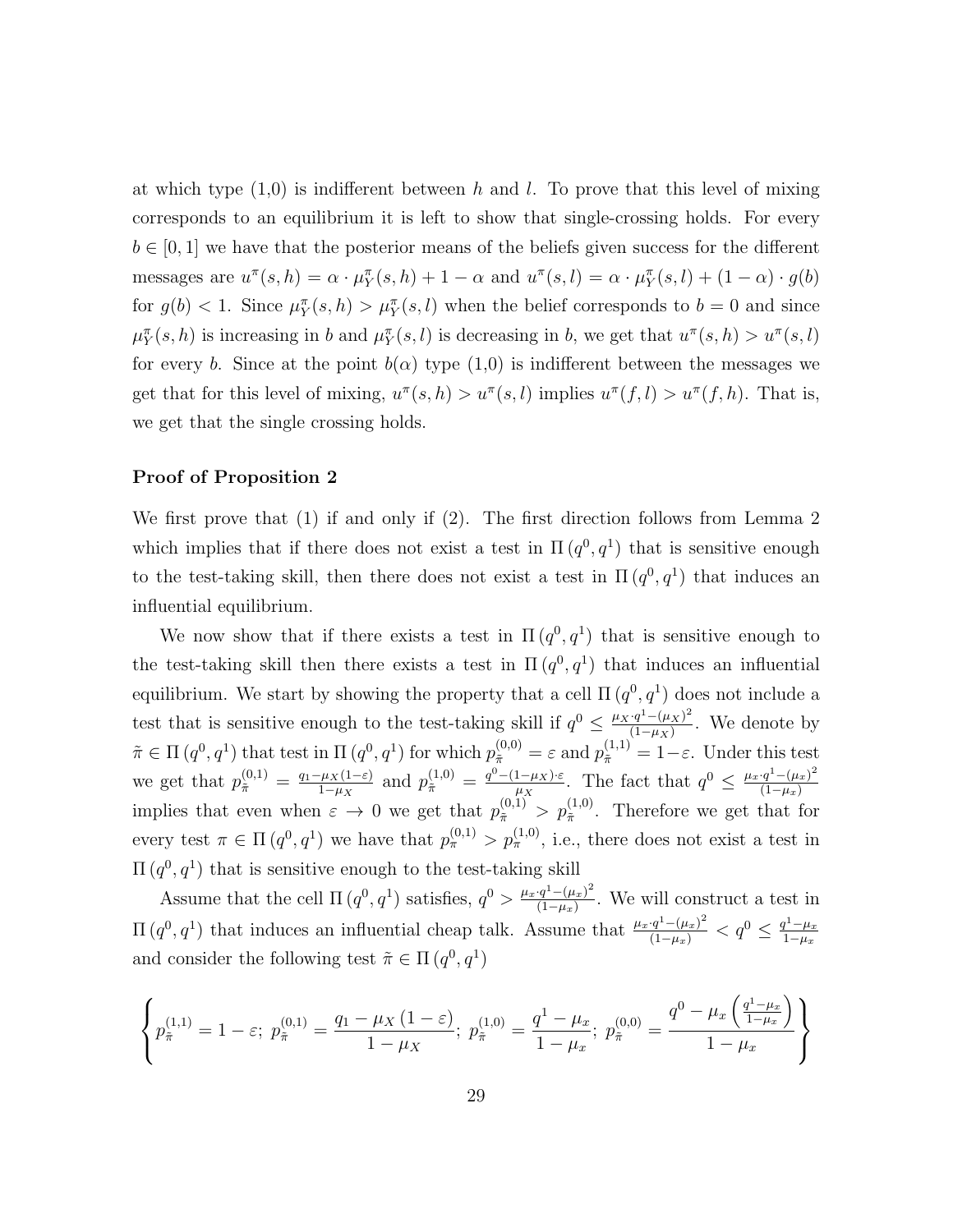We now show that for a small enough  $\varepsilon$ , the test that corresponds to  $\varepsilon$  induces an influential equilibrium. For a small enough  $\varepsilon$  this test is sensitive enough to the testtaking skill. Therefore, by the same construction that appears in Section 3 and in the proof of Proposition 1 (and Proposition 4) we can find a strategy with two messages, l and h, where  $\sigma_{\tilde{\pi}}^{-1}$  $\pi^{-1}(l) = \{ (0,0), (0,1), (1,0) \}$  and  $\sigma_{\tilde{\pi}'}^{-1}$  $\frac{-1}{\tilde{\pi}'}(h) = \{(1,0), (1,1)\}\$ and  $\sigma_{\tilde{\pi}}(l|(1,0)) = b^*(\tilde{\pi})$ , such that given the manager's beliefs that correspond to this strategy, type  $(1,0)$  is indifferent between the messages. Moreover, given the interim beliefs  $(\mu_{\tilde{\pi}}(m))_{m \in \{l,h\}}$  that are implied by the level of mixing  $b^*(\tilde{\pi})$  we get that  $\mu_Y^{\tilde{\pi}}(f, l) > \mu_Y^{\tilde{\pi}}(f, h)$ , where the inequality follows from the fact that  $\mu_Y^{\tilde{\pi}}(f, h) \longrightarrow 0$  as type  $(1,0)$ 's probability of failure is fixed and  $p_{\tilde{\pi}}^{(1,1)} \longrightarrow_{\varepsilon \to 0} 1$ , while  $\mu_{Y}^{\tilde{\pi}}(f,l)$  is fixed and strictly greater than 0. Since  $\mu_Y^{\pi}(f, l) > \mu_Y^{\pi}(f, h)$  and since type  $(1, 0)$  is indifferent between the messages we get that  $\mu_Y^{\pi}(s, l) < \mu_Y^{\pi}(s, h)$ , i.e., the single crossing property, which ensures that if some type prefers  $l(h)$  to  $h(l)$  than so does any other type with a lower (higher) probability of success, holds. Hence, the above strategy is an equilibrium.

Assume that  $\frac{q^1-\mu_x}{1-\mu_x}$  $\frac{q^{1}-\mu_{x}}{1-\mu_{x}} < q^{0} < q^{1}$  and consider the following test  $\tilde{\pi} \in \Pi(q^{0}, q^{1})$ 

$$
\left\{ p_{\tilde{\pi}}^{(1,1)} = \frac{q^1 - (1 - \mu_x) q^0}{\mu_x}; \ p_{\tilde{\pi}}^{(0,1)} = q^0; \ p_{\tilde{\pi}}^{(1,0)} = q^0; \ p_{\tilde{\pi}}^{(0,0)} = q^0 \right\}
$$

this test is sensitive enough to the test-taking skill. Therefore, by the same construction that appears in Section 3 and in the proof of Proposition 1 (and Proposition 4) we can find a strategy with two messages, l and h, where  $\sigma_{\tilde{\pi}}^{-1}$  $_{\tilde{\pi}}^{-1}\left( l\right) =\left\{ \left( 0,0\right) ,\left( 0,1\right) ,\left( 1,0\right) \right\}$ and  $\sigma_{\tilde{\pi}'}^{-1}$  $_{\tilde{\pi}'}^{-1}(h) = \{(1,0), (1,1)\}\$ and  $\sigma_{\tilde{\pi}}(l|(1,0)) = b^*(\tilde{\pi})$ , such that given the manager's belief given this strategy type  $(1,0)$  is indifferent between the messages. To show that single crossing holds note that under the message  $l$  the test is not informative, i.e.,  $\mu_Y^{\tilde{\pi}}(s,l) = \mu_Y^{\tilde{\pi}}(f,l)$  while under the message h the test is informative, i.e.,  $\mu_Y^{\tilde{\pi}}(s,h)$  $\mu_Y^{\tilde{\pi}}(f, h)$ . The fact that type  $(1,0)$  is indifferent between the two messages implies that  $\mu_Y^{\tilde{\pi}}(f, l) > \mu_Y^{\tilde{\pi}}(f, h)$  and that  $\mu_Y^{\tilde{\pi}}(s, l) < \mu_Y^{\tilde{\pi}}(s, h)$ . Hence, the above strategy is an equilibrium.

We now prove that (2) if and only if (3). If  $\Pi(q^0, q^1)$  does not include a test that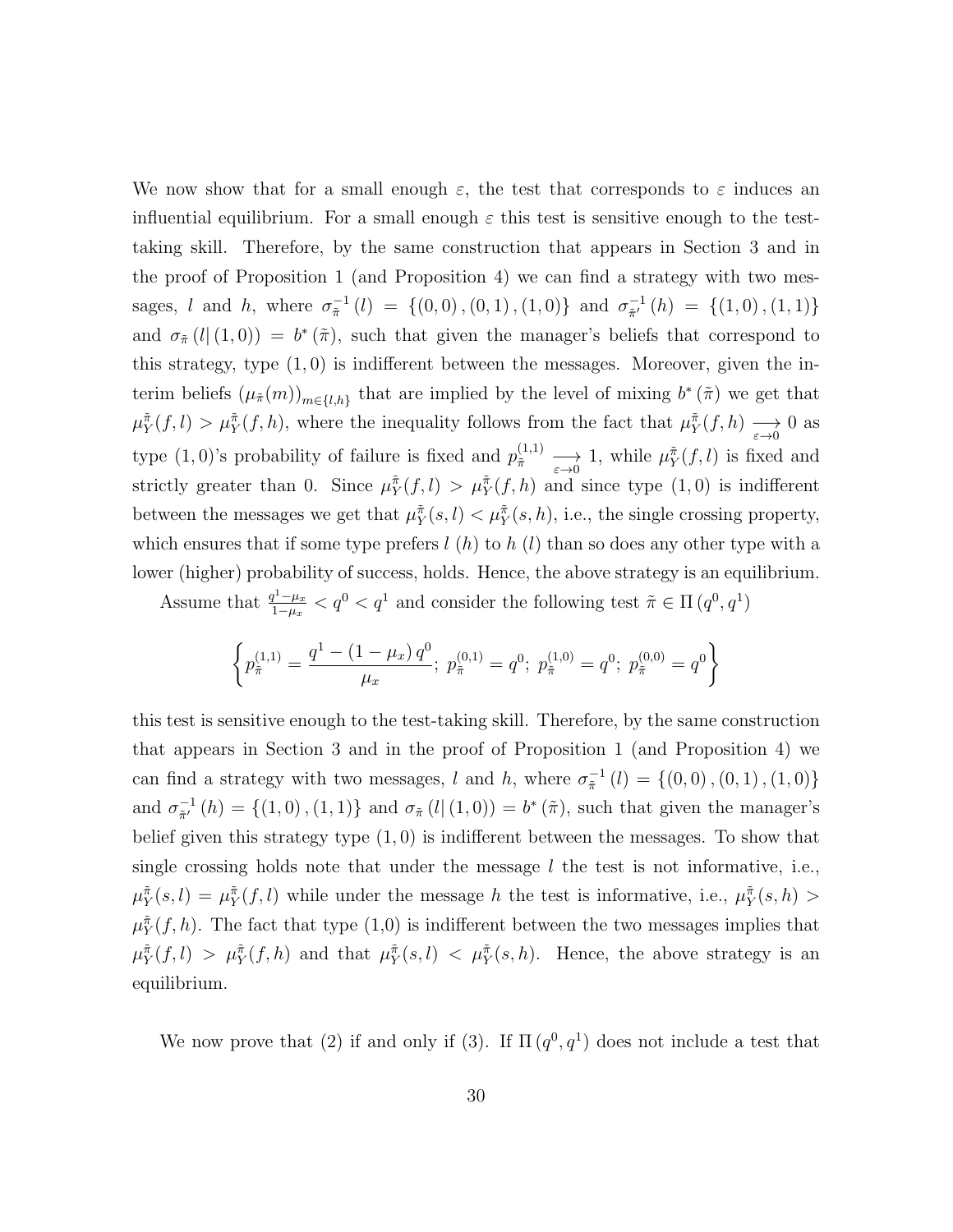induces an influential equilibrium, then, the manager is indifferent between all the tests in  $\Pi(q^0, q^1)$ . This result follows from the fact that all the tests in  $\Pi(q^0, q^1)$  have the same marginal probabilities of success conditional on  $Y = 0$  and  $Y = 1$ , so they provide the same expected payoff for the manager. Since the manager is indifferent between all the tests in  $\Pi(q^0, q^1)$  she does not strictly prefer to learn about the irrelevant attribute.

Assume that  $\Pi(q^0, q^1)$  includes a test  $\pi$  that induces an influential equilibrium. The influential equilibrium provides the manager with additional information about attribute  $Y$  in the form of the signal the corresponds to the candidate's equilibrium strategy. Therefore, since the manager benefits from any additional information about Y as captured by the property that  $V^R(\mu_Y)$  is strictly convex, we obtain that the manager's expected payoff from the effective signal of the test  $\pi$  is strictly greater than her expected payoff if she only observes the test  $\pi$ 's result. Since in the absence of cheap talk, the manager is indifferent between all the tests in  $\Pi(q^0, q^1)$  we get that  $\arg\max_{\pi \in \Pi(q^0, q^1)} U^R(\pi)$  include only tests that induce influential equilibria and any test  $\pi'$  that induces an influential equilibrium satisfies that  $\tilde{\pi}(\pi', 1) \neq \tilde{\pi}(\pi', 0)$ .

#### Proof of Lemma 3

In the proof of Proposition 2 we showed that a cell  $\Pi(q^0, q^1)$  includes a test that is sensitive enough to the test-taking skill and thus a test that induces an influential equilibrium if and only if  $q^0 > \frac{\mu_X \cdot q^1 - (\mu_X)^2}{(1-\mu_X)}$  which is equivalent to  $q_1 - q_0 < \frac{1-2\mu_x q_0 + \mu_x^2}{\mu_x} \equiv$  $\delta(q_0)$ .

#### Proof of Proposition 3

To prove the proposition we abstract for a moment from our assumption that  $p_{\pi}^{\omega} \in (0,1)$ for every  $\omega \in \Omega$  and allow tests to have  $p_{\pi}^{\omega} \in \{0,1\}$ . For each cell  $\Pi(q^0, q^1)$  which satisfies  $\frac{\mu_x \cdot q^1 - (\mu_x)^2}{(1 - \mu_x)} \le q^0 \le \frac{q^1 - \mu_x}{1 - \mu_x}$  $\frac{q^{1}-\mu_{x}}{1-\mu_{x}}$  we consider the following test  $\tilde{\pi} \in \Pi(q^{0}, q^{1})$ 

$$
\left\{ p_{\tilde{\pi}}^{(1,1)} = 1; \ p_{\tilde{\pi}}^{(0,1)} = \frac{q_1 - \mu_X}{1 - \mu_X}; \ p_{\tilde{\pi}}^{(1,0)} = \frac{q^1 - \mu_x}{1 - \mu_x}; \ p_{\tilde{\pi}}^{(0,0)} = \frac{q^0 - \mu_x \left(\frac{q^1 - \mu_x}{1 - \mu_x}\right)}{1 - \mu_x} \right\}
$$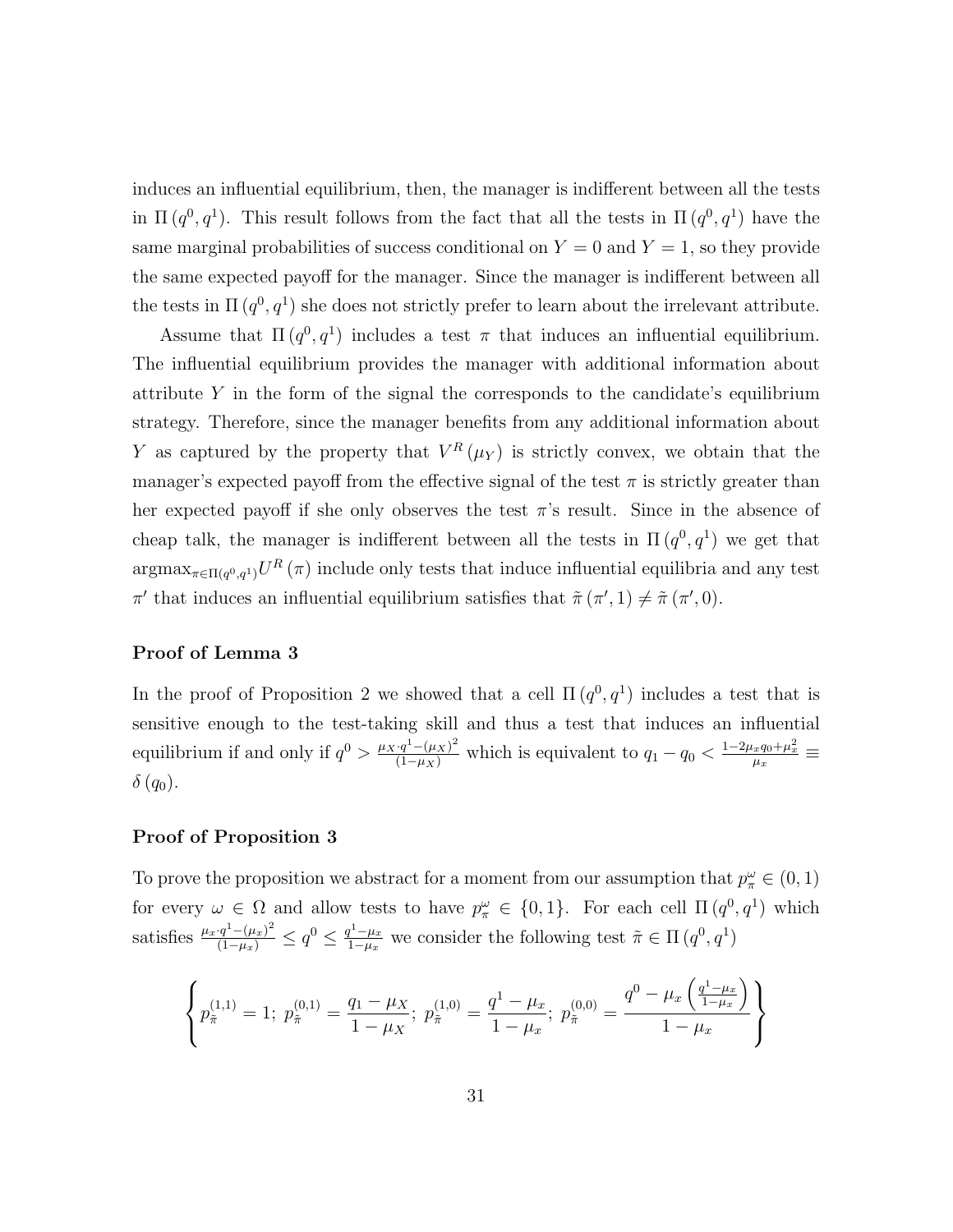For the same argument that we presented in the proof of Proposition 2 (where we presented a similar test only with a parameter  $\varepsilon$ ), each such test induces an influential equilibrium. Therefore, its effective signal provides the manager with a strictly greater expected payoff than in the case where the manager only observes the test's result. We now define a function  $\tilde{V}^R(q^0, q^1)$  as follows: whenever  $\frac{\mu_x \cdot q^1 - (\mu_x)^2}{(1 - \mu_x)} \leq q^0 \leq \frac{q^1 - \mu_x}{1 - \mu_x}$  $\frac{q^2 - \mu_x}{1 - \mu_x}$  the function  $\tilde{V}^R(q^0, q^1)$  value is the expected payoff of the manager from the effective signal of the test  $\tilde{\pi} \in \Pi(q^0, q^1)$ ; for  $0 < q^0 < \frac{\mu_x q^1 - (\mu_x)^2}{(1 - \mu_x)^2}$  $\frac{q^2 - (\mu_x)}{(1 - \mu_x)}$  the function value is the expected payoff of the manager from the signal of some test  $\pi' \in \Pi(q^0, q^1)$ . Now, fix  $q^1 = \tilde{q}^1$  and look at the function  $\tilde{V}^R(q^0, \tilde{q}^1)$ . For  $\frac{\mu_x \cdot \tilde{q}^1 - (\mu_x)^2}{(1 - \mu_x)} < q^0 \leq \frac{\tilde{q}^1 - \mu_x}{1 - \mu_x}$  $\frac{t^2 - \mu_x}{1 - \mu_x}$  it is continuous, at the point  $\frac{\mu_x \cdot \tilde{q}^1 - (\mu_x)^2}{(1-\mu_x)} = \tilde{q}^0$  it is not continuous as  $q^0 \to \tilde{q}^0$  from below, and for  $q^0 < \frac{\mu_x \cdot q^1 - (\mu_x)^2}{(1-\mu_x)}$  $(1-\mu_x)$ it is continuous. These properties imply that there exist  $\delta > 0$  and  $q'^0 < \frac{\mu_x \cdot \tilde{q}^1 - (\mu_x)^2}{(1 - \mu_x)^2}$  $\frac{(q^2-(\mu_x))^2}{(1-\mu_x)}$  and  $q''^0 > \frac{\mu_x \cdot \tilde{q}^1 - (\mu_x)^2}{(1-\mu_x)^2}$  $\frac{(\tilde{q}^{1}-(\mu_{x}))^{2}}{(1-\mu_{x})}$  such that  $\tilde{V}^{R}(q''^{0}, \tilde{q}^{1}) - \tilde{V}^{R}(q''^{0}, \tilde{q}^{1}) > \delta$ . Now in the cell  $\Pi(q''^{0}, \tilde{q}^{1})$  we can find a test with  $\varepsilon > 0$  sufficiently small such that the test  $\tilde{\pi}_{\varepsilon} \in \Pi(q''^0, \tilde{q}^1)$ , which satisfies  $p_{\tilde{\pi}_{\varepsilon}}^{\omega} \in (0, 1)$  for every  $\omega \in \Omega$ , and that is defined to be

$$
\left\{ p_{\tilde{\pi}_{\varepsilon}}^{(1,1)} = 1 - \varepsilon; \ p_{\tilde{\pi}_{\varepsilon}}^{(0,1)} = \frac{\tilde{q}^1 - \mu_X (1-\varepsilon)}{1-\mu_X}; \ p_{\tilde{\pi}_{\varepsilon}}^{(1,0)} = \frac{\tilde{q}^1 - \mu_x}{1-\mu_x}; \ p_{\tilde{\pi}_{\varepsilon}}^{(0,0)} = \frac{q''^0 - \mu_x \left( \frac{\tilde{q}^1 - \mu_x}{1-\mu_x} \right)}{1-\mu_x} \right\},
$$

induces an influential equilibrium, and the expected payoff its effective signal provides the manager is greater than  $\tilde{V}^R(q^{\prime\prime 0}, \tilde{q}^1) - \delta$ . Therefore, we get that  $\Pi(q^{\prime\prime 0}, \tilde{q}^1) \succ_R$  $\Pi(q^{0}, \tilde{q}^{1})$  and  $\Pi(q^{0}, \tilde{q}^{1}) \succ_I \Pi(q^{00}, \tilde{q}^{1}).$ 

# References

Ian Ball. Scoring strategic agents. Working paper, 2021.

Elchanan Ben-Porath, Eddie Dekel, and Barton L. Lipman. Optimal allocation with costly verification. American Economic Review, 104(12):3779-3813, 2014.

David Blackwell. Comparison of experiments. In Proceedings of the Second Berkeley Symposium on Mathematical Statistics and Probability, pages 93-102. University of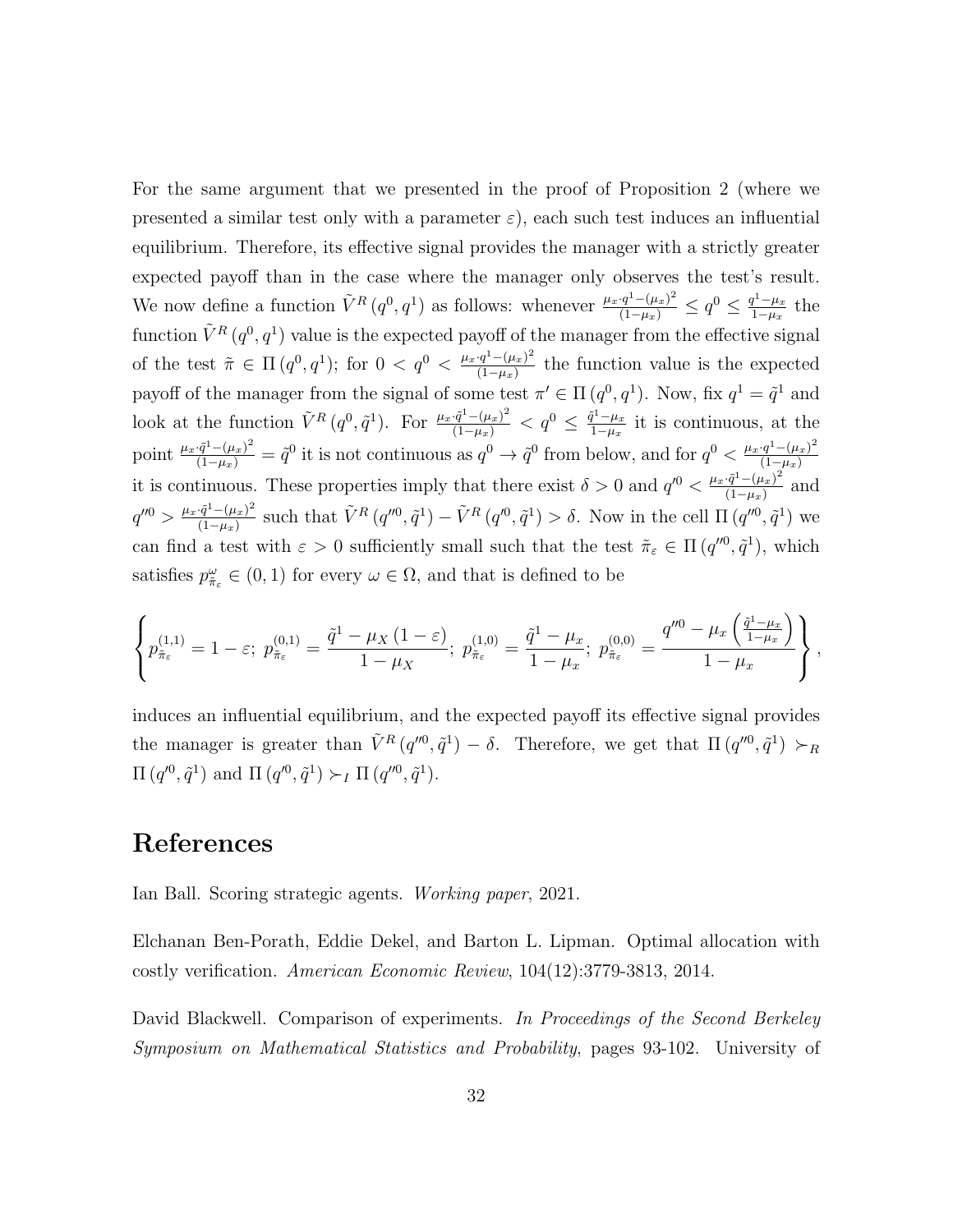California Press, 1951.

Gabriel Carroll and Georgy Egorov. Strategic communication with minimal verification. Econometrica, 87(6):1867-1892, 2019.

Archishman Chakraborty and Rick Harbaugh. Persuasion by cheap talk. American Economic Review, 100(5):2361-2382, 2010.

Andrew Cohen. The coming of age of Research on test-taking strategies, Language Assessment Quarterly, 3(4):307-331, 2006.

Hamzeh Dodeen. Assesing test-taking strategies of university students: Developing a scale and estimating its psychometric indices. Assesment and Evaluation in Higher Education, 33(4):409-419, 2008.

Alex Frankel and Navin Kartik. Muddled information. Journal of Political Economy, 127(4):1739-1776, 2019.

Rick Harbaugh and Eric Rasmusen. Coarse grades: Informing the public by withholding information. American Economic Journal: Microeconomics, 10(1):210-235, 2018.

Ray Hembree. Correlates, causes, effects, and treatment of test anxiety. Review of Educational Research,58(1):47-77, 1988.

Vasudha Jain. Bayesian persuasion with cheap talk. Economics Letters, 170:91-95, 2018.

Daniel Krähmer. Information design and strategic communication. American Economic Review: Insights, 3(1):51-66, 2021.

Elliot Lipnowski and Doron Ravid. Cheap talk with transparent motives. Econometrica, 88(4):1631-1660. 2020.

John Moran and John Morgan. Employee recruiting and the Lake Wobegon effect. Journal of Economic Behavior and Organization, 50(2):165-182, 2003.